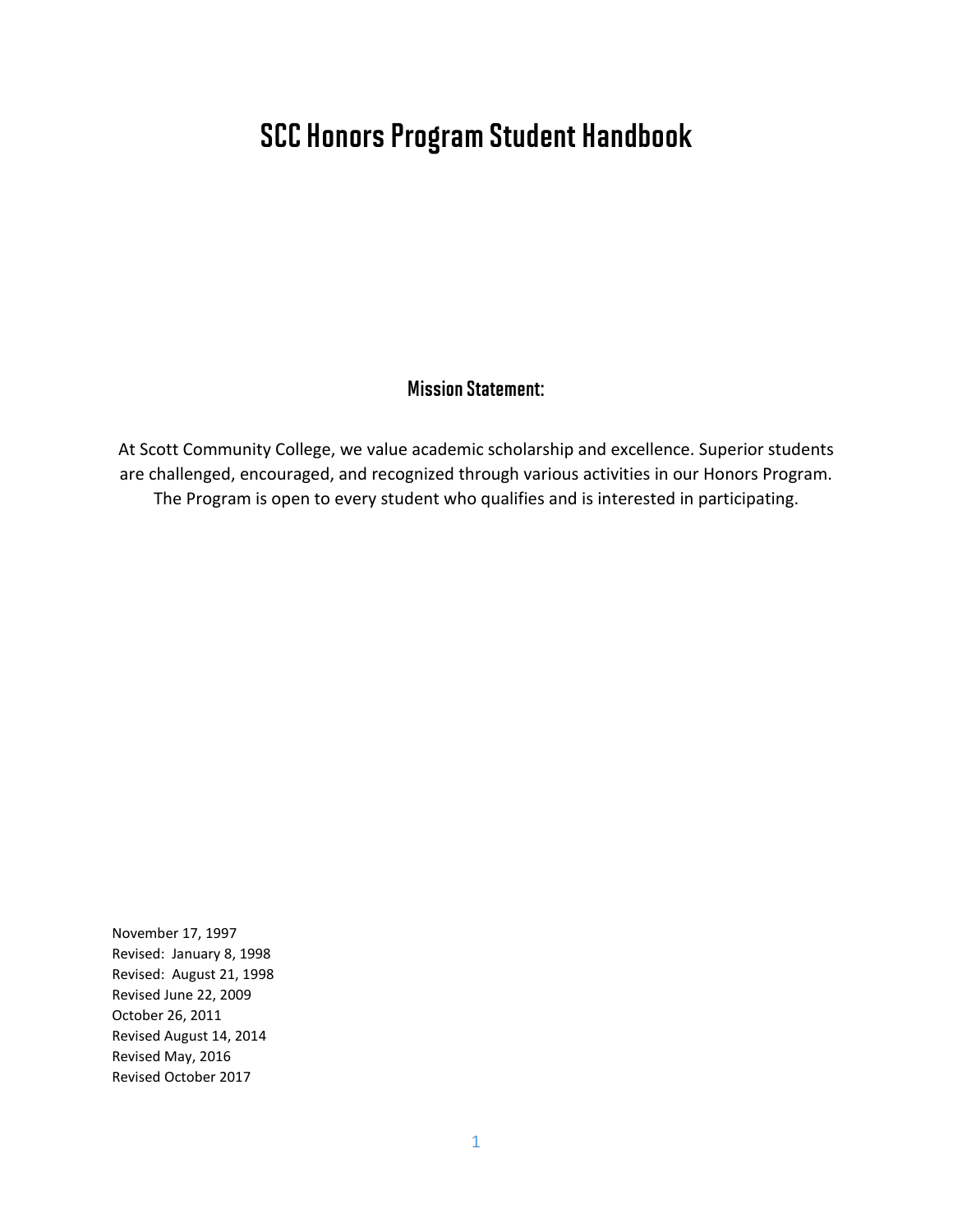# Table of Contents

| 3<br>What is the S.C.C. Honors Program?                    |                                                        |                                                   |   |           |  |
|------------------------------------------------------------|--------------------------------------------------------|---------------------------------------------------|---|-----------|--|
|                                                            |                                                        | Who can participate in the S.C.C. Honors Program? |   | 3         |  |
|                                                            | a)<br>b)                                               | Which students?<br>Which instructors?             | 3 | 4         |  |
|                                                            | If a student decides to participate, what is involved? |                                                   |   |           |  |
| If an instructor decides to participate, what is involved? |                                                        |                                                   |   |           |  |
| What is an Honors Independent Study?                       |                                                        |                                                   |   |           |  |
| Past Honors Independent Studies                            |                                                        |                                                   |   |           |  |
| 9<br>What is HUM 926: Honors Seminar?                      |                                                        |                                                   |   |           |  |
| What is HUM 924: Honors Service Learning Project?          |                                                        |                                                   |   |           |  |
|                                                            | Proofreading                                           |                                                   |   | $11 - 12$ |  |
|                                                            |                                                        | Formats for Honors Projects                       |   | 13        |  |
| Honors Projects-Research Papers                            |                                                        |                                                   |   |           |  |
| Honors Projects-Creative Projects                          |                                                        |                                                   |   |           |  |
| Honors Projects-Web Pages                                  |                                                        |                                                   |   |           |  |
| Honors Projects-Videos or Films                            |                                                        |                                                   |   |           |  |
| Honors Service Learning Project-Journal Guidelines         |                                                        |                                                   |   |           |  |
| Honors Service Learning Project-Evaluation/Reaction Paper  |                                                        |                                                   |   |           |  |

### APPENDIXES

Appendix A "Plans of Action" Forms 26-36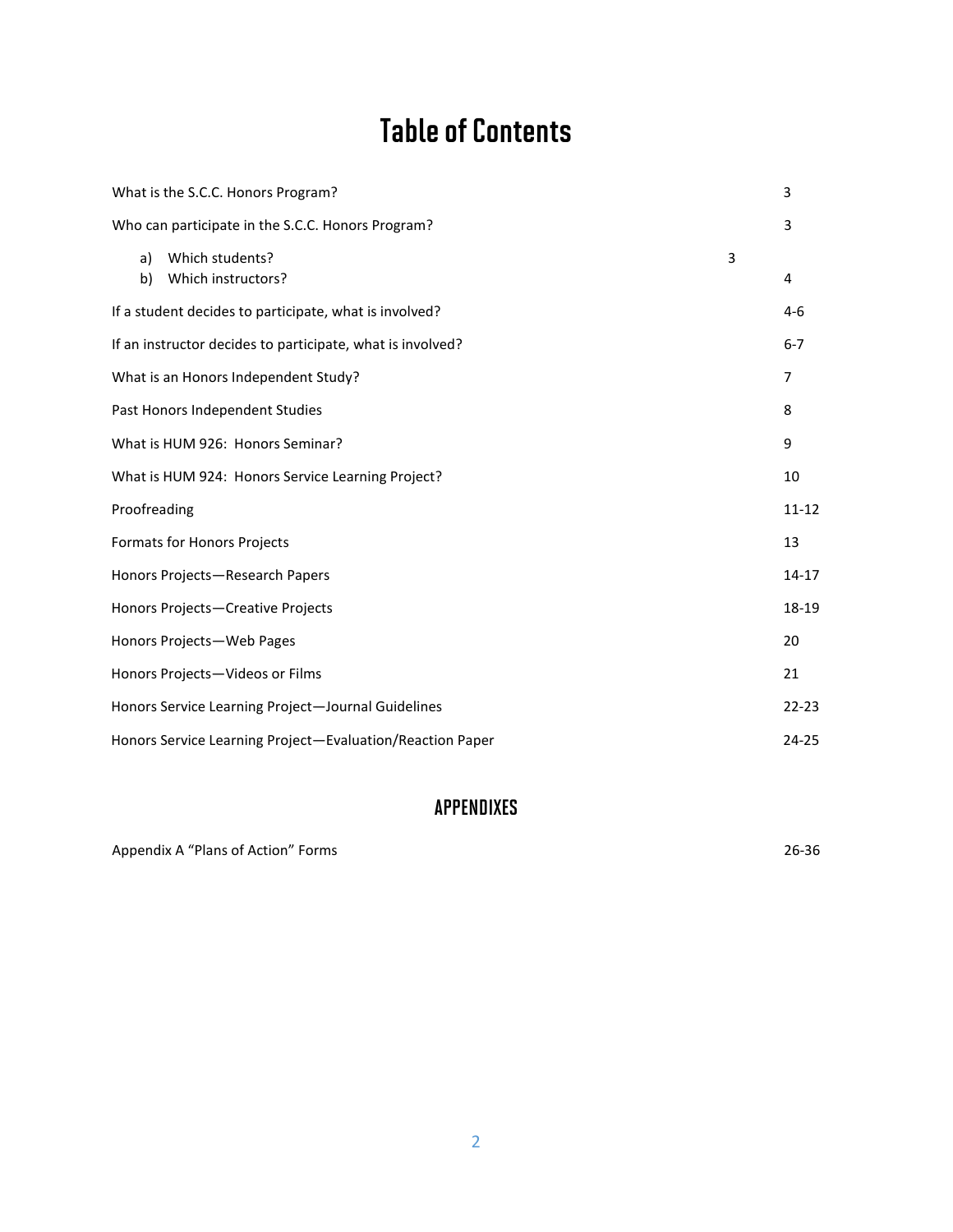# What is the S.C.C. Honors Program?

The S.C.C. Honors Program seeks to add special challenges, encouragement, and recognition to the academic careers of our outstanding students. It is designed for those students who ask more of themselves, their instructors, and their education.

The Honors Program consists of four courses: a one-credit Honors Independent Study, a three-credit Honors Seminar, a one-credit Honors Service Learning Project, and either another Honors Seminar or Honors Independent Study. Honors Program participants can complete as much of the program as desired. Their achievements will be recognized on their transcripts and throughout the college community. The Honors Program is open to all eligible incoming or currently enrolled students, in both Arts and Sciences and Applied Technologies.

### Who can participate?

#### Which Students?

- 1. Any current student at Scott who has completed at least 12 credit hours and who has received a cumulative G.P.A. of 3.5 or above in transfer level courses (above 100 level) is welcome to participate. It is preferred that students have completed at least English Composition I prior to taking an Honors course since each Honors course has a writing component.
- 2. Any new student at Scott who satisfies at least one of the following is also welcome to participate:
	- High school or college G.P.A. of 3.5 or above
	- ACT score of at least 25
	- SAT score of at least 1000
	- Prior participation in a high school TAG program

Each semester, new students as well as current S.C.C. students with a 3.5 cumulative G.P.A. are officially invited by mail to participate in the S.C.C. Honors Program. In addition, we encourage faculty members to invite those students displaying academic promise during the first few weeks of the semester to contact the Honors Coordinator.

#### Which Instructors?

- 1. Any full-time or adjunct faculty member at Scott Community College is encouraged to participate.
- 2. The participating instructor should be in a department related to the Honors Independent Study.
- 3. Instructors are also encouraged to develop Honors Contracts which are one-credit courses that they develop for students to pursue. Faculty members often have a passion beyond their typical teaching discipline that they would like to share with interested students.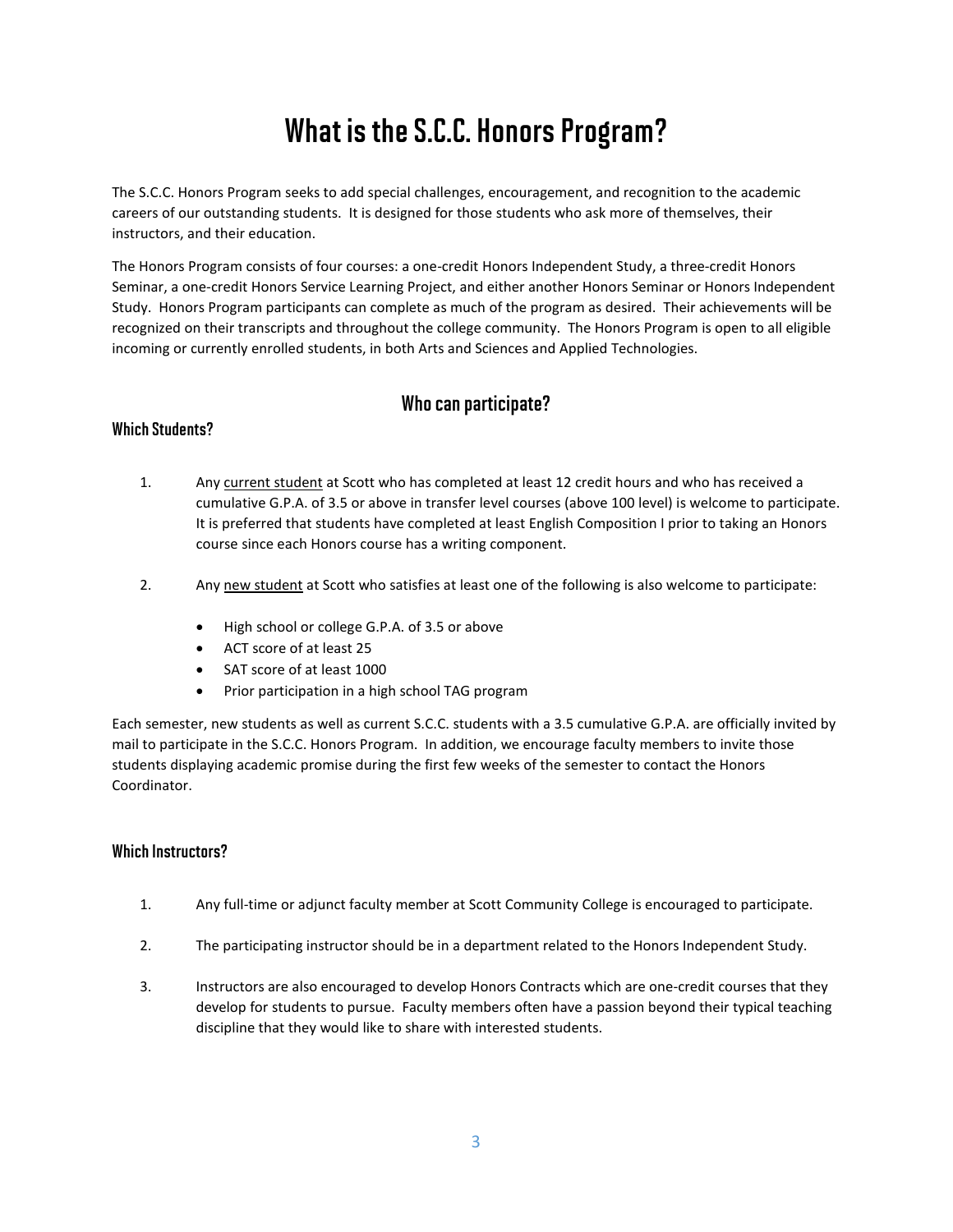### If a student decides to participate, what is involved?

- 1. The student must contact one of the Honors Program Co-coordinator to have his/her eligibility checked. To make an appointment, the student should call Jan Weis, 441-4027 or Dr. Amy Foley, 441-4325; Dr. Brian Hilton 441-4034.
- 2. Students eligible for the S.C.C. Honors Program, with the help of the Honors Program Co-Coordinators, will register for the three-credit Honors Seminar, a one-credit Honors Independent Study or an Honors Service Learning Project. Note: Students may complete a maximum of two Honors Projects per semester.
- 3. Students enrolling in an Honors Independent Study, with the help of the Honors Coordinator, will find an appropriate instructor to mentor the course. Students enrolling for an Honors Service Learning Project, with the help of the Honors Service Learning Project Coordinator, will find an appropriate organization for the project.
- 4. Students in Honors Independent Study courses will discuss ideas with their perspective mentors as to how the minimum of 33 hours to complete the Honors Project will be spent. Students completing the 33 hours for the Honors Service Learning Project should follow the Guidelines for Service Learning Project Journals and Guidelines for Service Learning Project Reaction Papers (see appendix) as well as meet with their Service Learning Project Coordinator for advice and direction.
- 5. Students will complete the "Plan of Action" forms (see appendix), which include a description of what will be done for the project, how often the student and mentor will meet, and a timeline for completion of the agreed-upon work. Since all Honors Projects have a written component, the instructor and student should agree on what format (MLA, APA, etc) to use.
- 6. Next, the completing Honors Independent Studies and Honors Service Learning Projects students will give the "Plan of Action" forms to the mentor for approval and signature. The student, the instructor and the assigned proofreader should sign the form before it is given to the Honors Coordinator. Since the original form is given to the Honors Coordinator, the student and mentor should also keep copies.
- 7. The Honors Program Coordinator will give all of the "Plan of Action" forms to the SCC Honors Advisory Council for approval and signatures. If the "Plan of Action" is not approved at this point, a one-week rewrite period will be granted, and the new "Plan of Action" can be submitted to the committee for approval.
- 8. If the "Plan of Action" is approved, the student will spend 8-14 weeks and a minimum of 33 hours on the Honors Project, whether for the Honors Independent Study or for the Honors Service Learning Project. The student will meet with the instructor at least three times during the semester to check and discuss progress. (These dates are on the "Plan of Action" form.) The SCC Honors Advisory Council recommends that students and mentors meet more often than the required three times; weekly meetings are ideal.
- 9. Students choosing to complete academic research papers for their projects MUST meet at least once with the Writing Center to discuss the proper format to be followed before the paper is completed. The student, mentor and Writing Center representative must all agree on the most appropriate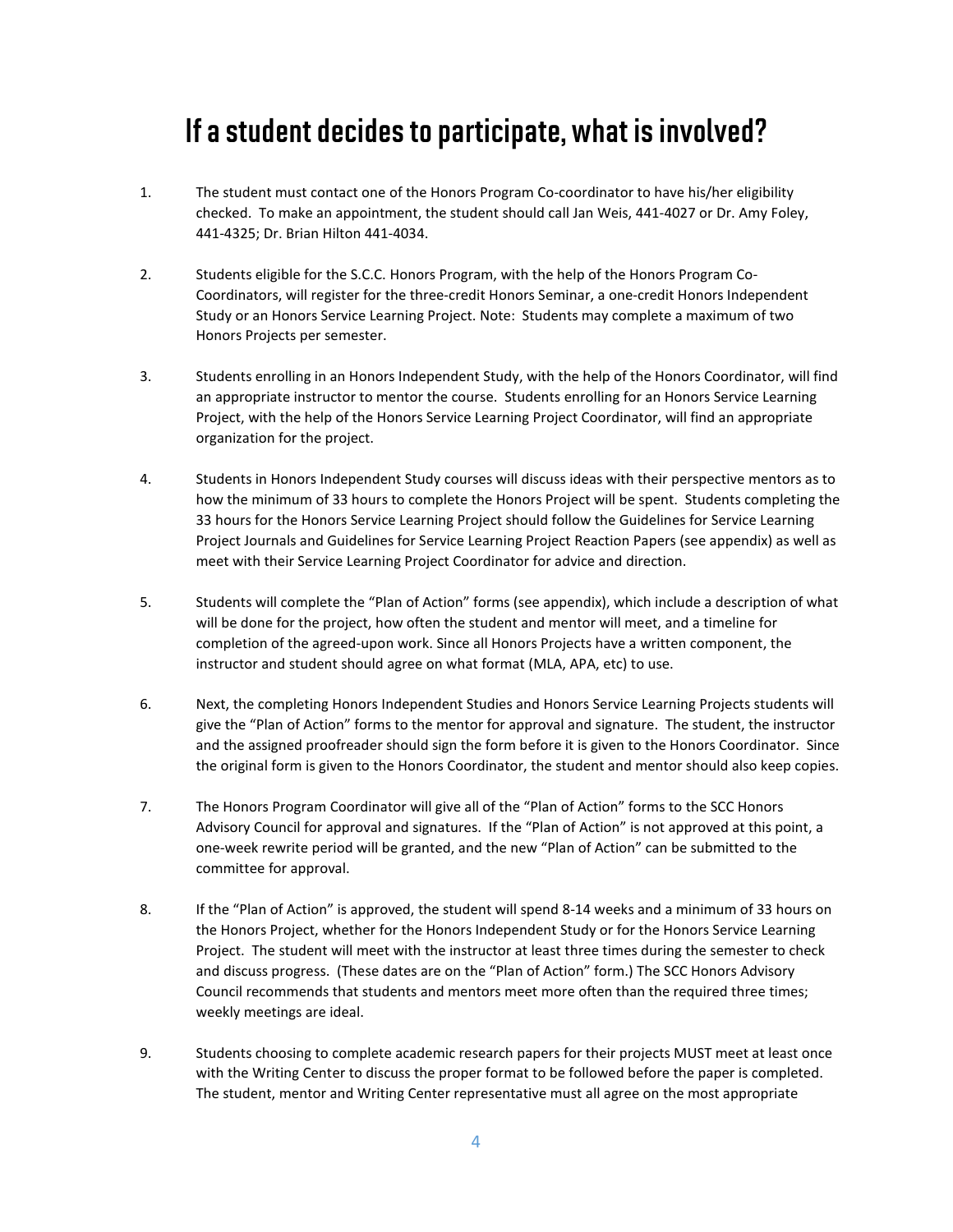format for the research paper. The SCC Honors Advisory Council recommends that this step be completed early in the project, preferably before the first progress report with the mentor.

- 10. All students are required to meet with library staff to learn components of library research that includes credible sources. This meeting should happen early in the semester and must include the mentor.
- 11. All Honors Projects will contain some element of written work. (See the guidelines for projects in the appendix.) Writing should be proofread by the instructor before it is proofread by a designated Honors Advisory Council proofreader. Students will have approximately one week from this final proofreading by an Honors Advisory Council member in which to revise the writing for the final version of the project. The mentor reads the final project before it is submitted to the Honors Advisory Council for approval.
- 12. Students will turn in completed projects to their mentor for evaluation.
	- a. The instructor will give the project a grade. NO GRADE OF INCOMPLETE WILL BE GIVEN. Grades for Honors projects will be "A," "B," or "F."
	- b. The instructor will recommend whether or not the Honors Advisory Council should approve the project for Honors Credit and will indicate such on the Approval form (see appendix).
	- c. The instructor will submit the completed Honors Project and Honor Project Evaluation form to the Honors Coordinator for distribution to the Honors Advisory Council.
- 13. If the Honors Advisory Council approves the project, it will be bound and placed in the SCC Library, and it will count as one of the four courses required for the Honors program.
	- a. If the project is NOT approved, it will not be placed in the library, and it will NOT count as one of the four courses required for the Honors Program.
- 14. NOTE: Disapproval by the Honors Advisory Council does not affect the student's grade for the course as determined by the instructor. The course will be changed from an Honors course to an independent study in the discipline.
- 15. If the Honors Advisory Council conditionally approves a project but wants the student to further revise or "clean it up" before having the project placed in the library, the student will have until the end of that semester to complete the designated corrections. If the student fails to meet the set deadline or does not make the recommended changes, that project will not be housed in the library, but the student will still receive Honors credit towards the required minimum four projects.
- 16. Upon completion of the SCC Honors Program—a minimum of four Honors courses including at least one Honors Seminar, one Honors Independent Study and one Honors Service Learning Project and the student's choice of an additional Honors Seminar or Honors Independent Study—the student's official transcript will contain the following statement: "This student has completed the Scott Community College Honors Program."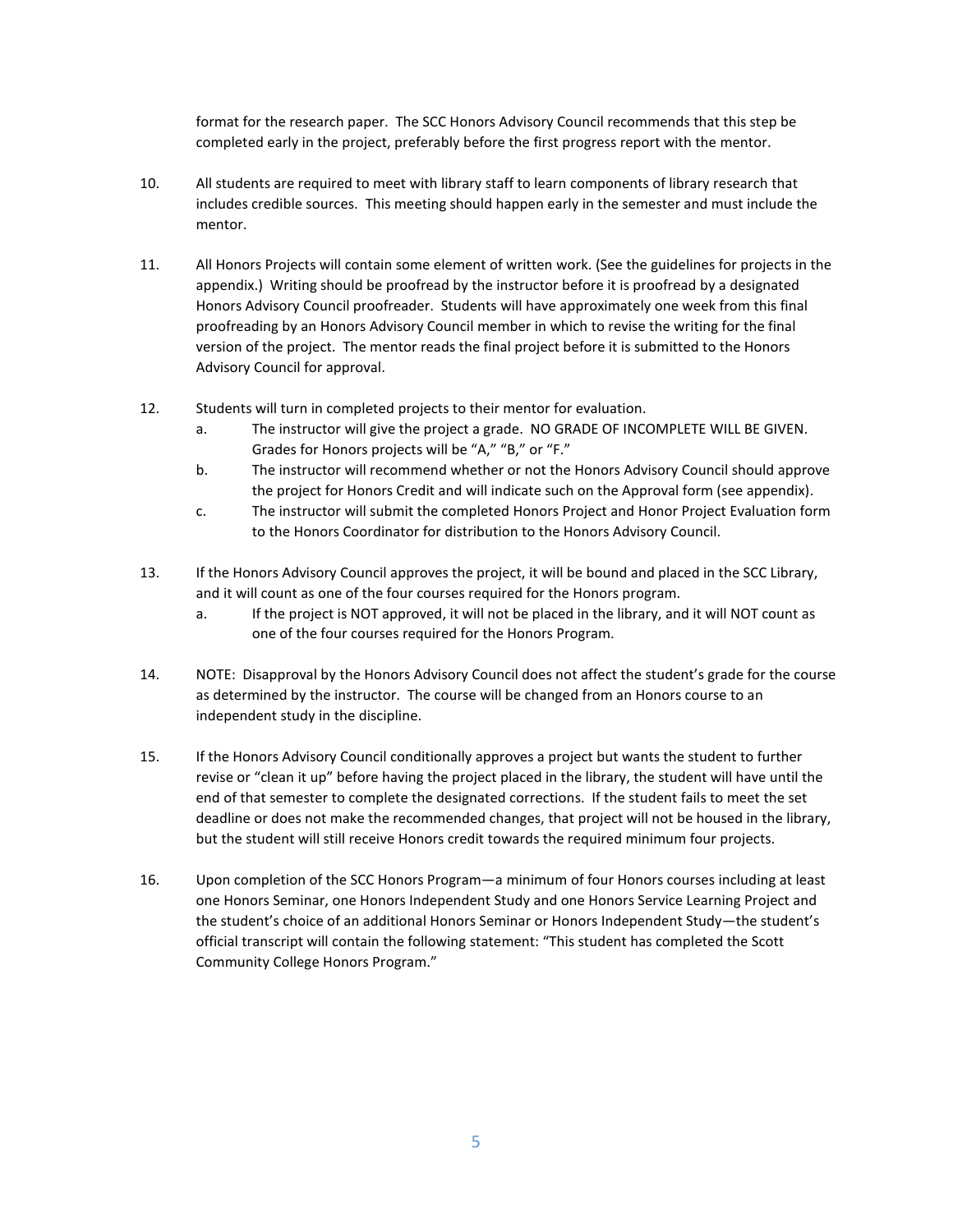# If an instructor decides to participate, what is involved?

- 1. Meet with the student to discuss his or her ideas for the Honors Independent Study. The coursework should be student-initiated and mentor-supported.
- 2. Assist the student in obtaining relevant research and information regarding the topic. This includes a meeting including the student, mentor and library personnel to discuss research sources available in the library and discussion about credible sources and evaluating Web sources.
- 3. Serve as a guide to the student in the research process to facilitate critical thinking and a positive learning experience
- 4. Encourage the student to analyze the information found in an academic manner.
- 5. Approve or disapprove the student's "Plan of Action."
- 6. If the "Plan of Action" is approved, meet with the student at least three more times during the semester to check and discuss his or her progress. (These dates are on the "Plan of Action" form. Included in these meetings should be a time to proofread the student's project before the final draft is submitted to the committee.)
- 7. Assign a grade to the student's Honors Independent Study.
- 8. Give the coursework and Evaluation Form to the Honors Program Coordinator for the SCC Honors Advisory Council confirmation.
- 9. Keep a file on the student and his/her Honors work. The file should contain the following items:
	- a) A copy of the "Plan of Action" Form.
	- b) A concise record of meetings/correspondence/conversations between the student and the instructor concerning the student's coursework. (Write down what is agreed upon, concerns and suggestions, and the student's concerns and questions.)
	- c) A copy of the three progress reports sent to the coordinator.
- 10. If there is a problem, the student and/or instructor should see the Honors Program Coordinator.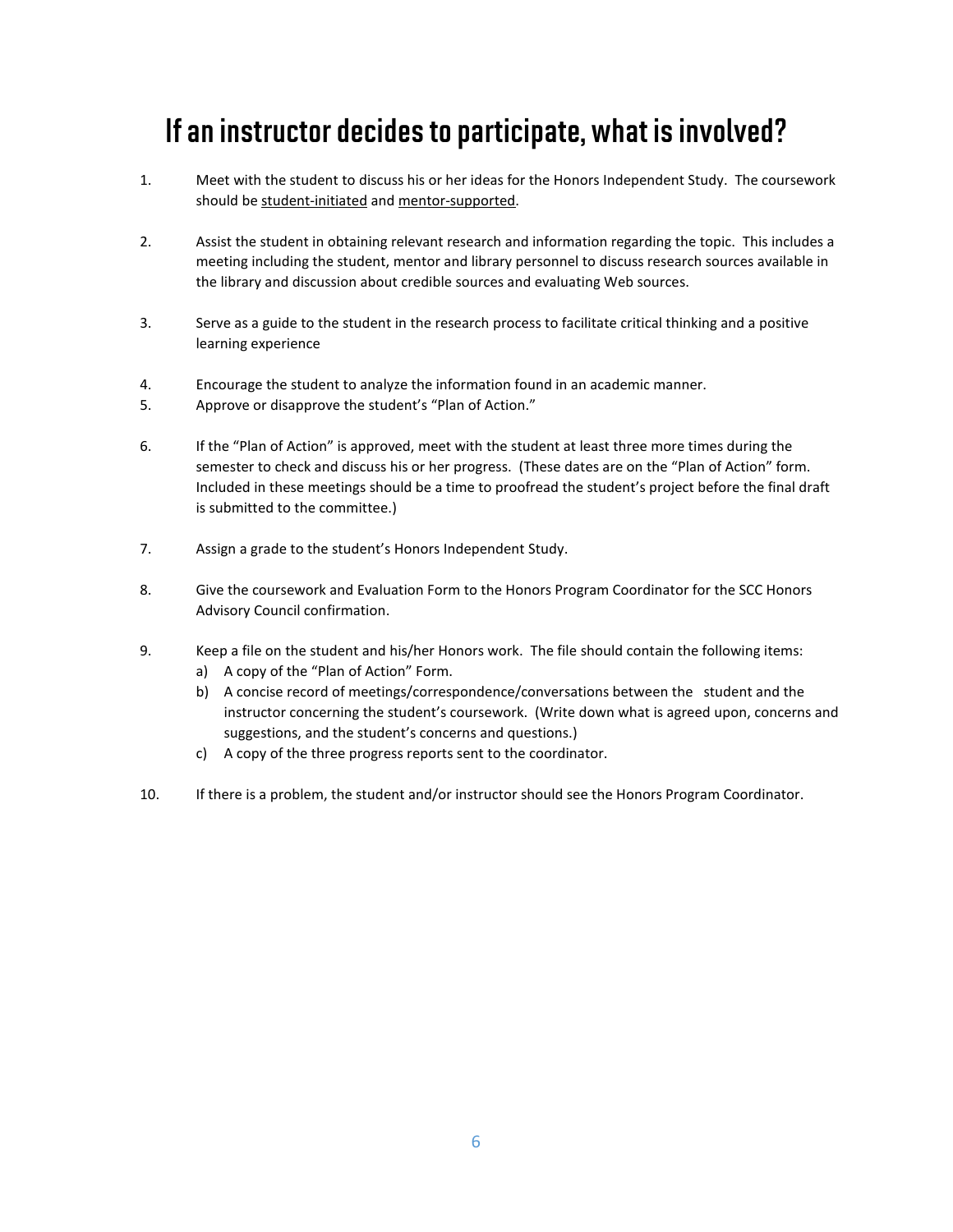## What is an Honors Independent Study?

- 1. Honors Independent Studies are one-credit courses requiring a minimum of 33 hours of work to be completed in a period of 8 to 14 weeks. Grades will be given at the end of the semester.
- 2. Honors Independent Studies can be taken in any subject area offered at Scott Community College and will be recorded on the student's transcript as follows:
	- i. XXX927 Honors Independent Study subject.
- 2. Independent Studies are approved by the Honors Advisory Council for publication, but the instructor gives the grade. Honors grades are A, B, or F.
- 3. Students may choose to pursue a topic using a Faculty Contract that a faculty member has developed specifically as an Honors Independent Study.
- 4. The topic of study for an Honors Independent Study should be initiated by the student and mentored by the faculty.
- 5. Honors Independent Studies should enhance the development of a student's critical thinking skills.
- 6. Honors Independent Studies may be interdisciplinary but will be listed on the transcript with only one subject.
- 7. Honors Independent Studies may include community components.

#### *Note: Honors Independent Studies can NOT be pursued during the summer sessions.*

*Note: Academic research papers should follow established formats and documentation procedures as outlined and modeled in standard handbooks, e.g. St. Martin's Handbook, Holt Handbook, or Scott Foresman Handbook. If you or your student needs help, call the Honors coordinators to connect with an Honors Proofreader.*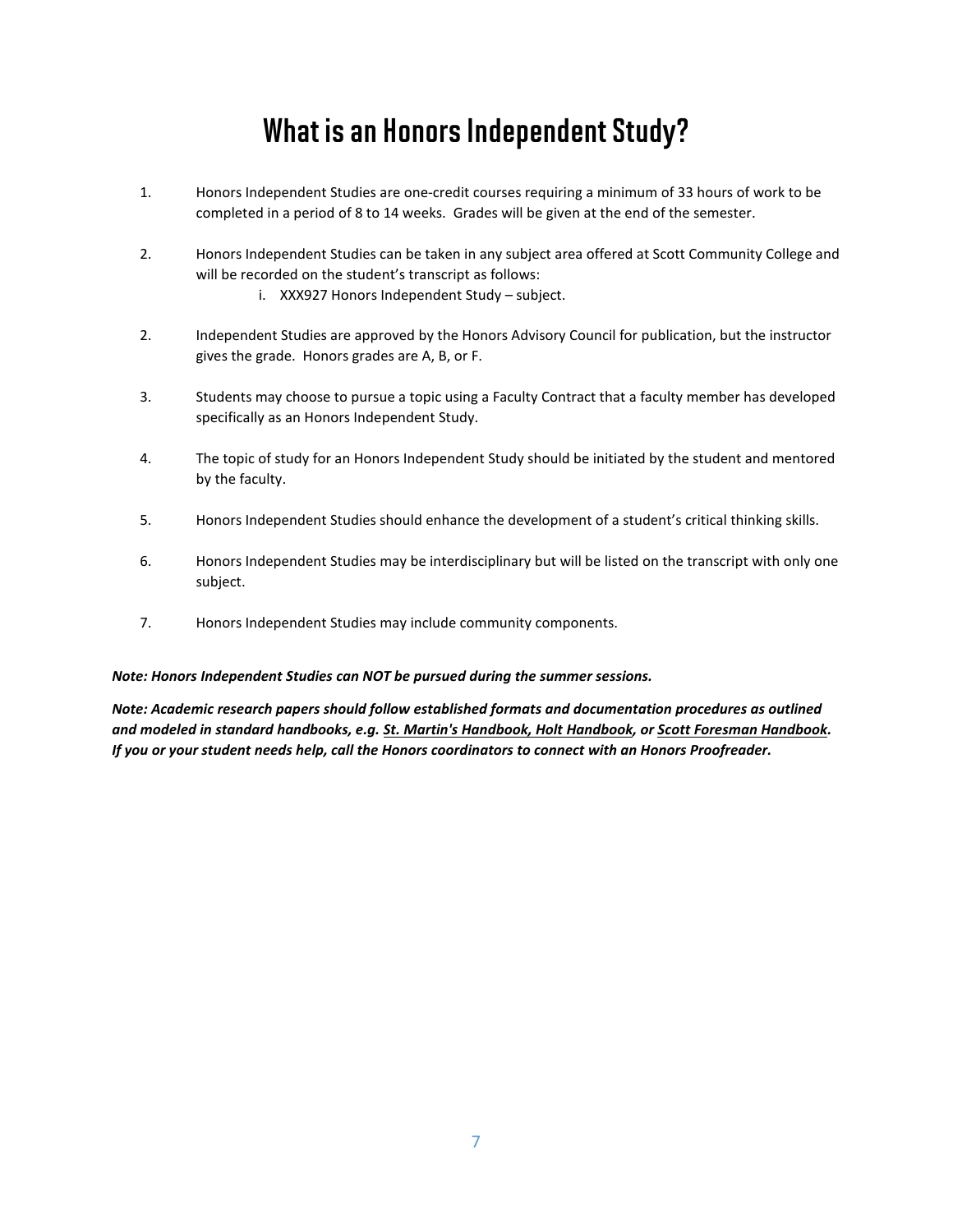# Past Honors Independent Studies:

*(Note: From January 1997 to May 1998, Honors Independent Studies were called Honors Projects.)*

- A 70-minute video of American Sign Language students signing children's stories and nursery rhymes was created by an Elementary Education major for her American Sign Language I class.
- A Calculus I student interviewed 19 people in the community asking them, " If I like math, what can I be when I grow up?" Their responses and sample math problems were compiled in a booklet and an 80 minute video.
- A Criminology student researched Murders in the Quad Cities over the last 15 years. Trends were discussed, and hypotheses as to gang involvement were made.
- An education major hosted the Read Across America event in conjunction with Dr. Seuss's Birthday. A local celebrity read his book and brought his pet pig for children from numerous day care centers to enjoy.
- A student hosted a Native American Powwow on the SCC campus bringing in Native American Dancers and storytellers to share her heritage and to raise funds and awareness for heating and cooking stoves for the Rosebud Reservation. Through her efforts 41 stoves were purchased. Indian tacos were served to raise money along with a raffle and free will donations.
- A nursing student created a brochure concerning Alzheimer's disease and places for those caring for patients with the disease to go for assistance in the Quad City area.
- An END student researched neurofeedback and ADHD. An in-depth research of current studies was completed with possible implications for neurofeedback uses.
- An Interior Design student created a PowerPoint Presentation and map showing different types of architectural designs found on structures in the Quad Cities.
- A Radiology student created a presentation that was given to the Radiology conference held in the Quad Cities where current radiologists received continuing education credits for his 2 hour presentation.
- A psychology student wrote a research paper discussing, the use of corporal punishment with children based on Biblical teachings.

*(These projects and many more can be viewed in the S.C.C. Library.)*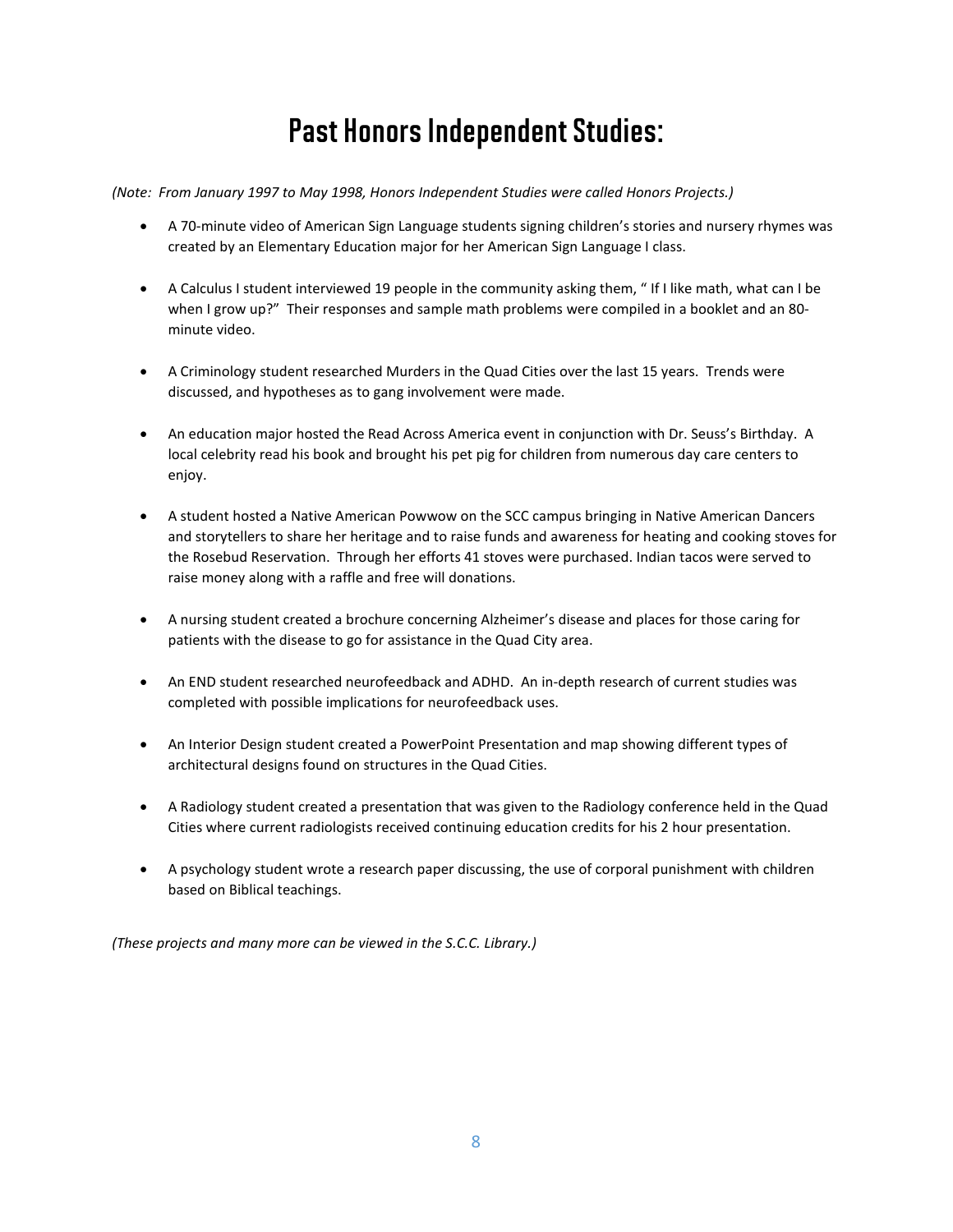# What is HUM 926: Honors Seminar?

The Honors Seminar is a three-credit humanities elective course that is open only to students eligible for or already part of the Honors Program. Each Honors Seminar provides students with learning opportunities beyond regular curricular offerings. The goal of the Honors Seminar is that students will be challenged to use critical and creative thinking processes.

The Honors Seminar changes topic, format, days and times each semester. Some past Honors seminars include

- The Biology of Cancer, Russ Dunn, Instructor. Students took an in depth look at the biology of cancer, various treatments, and causes of cancer.
- Sustainable Energy: Alternatives for the Future, Mark Aronson, Instructor. Students looked at wind, solar, bio-diesel fuel and other energy alternatives for our world. They calculated their carbon-footprint and made bio-diesel fuel.
- Diversity and Disability through Autobiographical Literature, Jan Weis, Instructor. Students explored the diverse nature of disabilities through stories written by persons with those disabilities. Disabilities explored included blind, deaf, ADHD, Asperger's Syndrome, and paraplegia. Guest speakers shared their own personal stories all within the backdrop of the Americans with Disabilities Act
- The Journey of Life, Choice or Destiny? Dr. Nnachi Umennachi, Instructor. Students explored well-known individuals' lives and their own lives to discuss if their histories had been determined by choice or destiny.
- Violence in Schools; The Lost Students. Dr. Lori Matthew, Instructor. Students explored the different incidences of violence in schools including Columbine, University of Northern Illinois and Virginia Tech. They discussed causes, repercussions, and possible solutions from a psychological and educational perspective.
- Community Leaders, Ruthann Gallagher, Instructor. Students met many prominent leaders in the Quad Cities both in the private and not-for-profit sector to learn about the traits and backgrounds of leaders in our community.
- Community Issues Colloquium, Dr. Dan Morgan, Instructor and Ruthann Gallagher, Instructor. Students discussed current community issues with guest speakers from around the QCA.
- Growing up Midwestern, Dr. Bill Roba, Instructor. Using local authors, students and the instructor examined what it means to be raised in the Midwest and the values instilled by the heritage of the Midwest.
- The German-American Experience, Dr. Bill Roba, Instructor. The experience of German-Americans was explored as it related to events pre and post WWI and WWII.
- Science as Medicine, in This and the Next Millennium, Dr Glenn Trafford, Instructor. Past, current and future issues surrounding medical advances were examined.

Several other Honors Seminar classes have been offered and more are being developed each year to cover a variety of interests.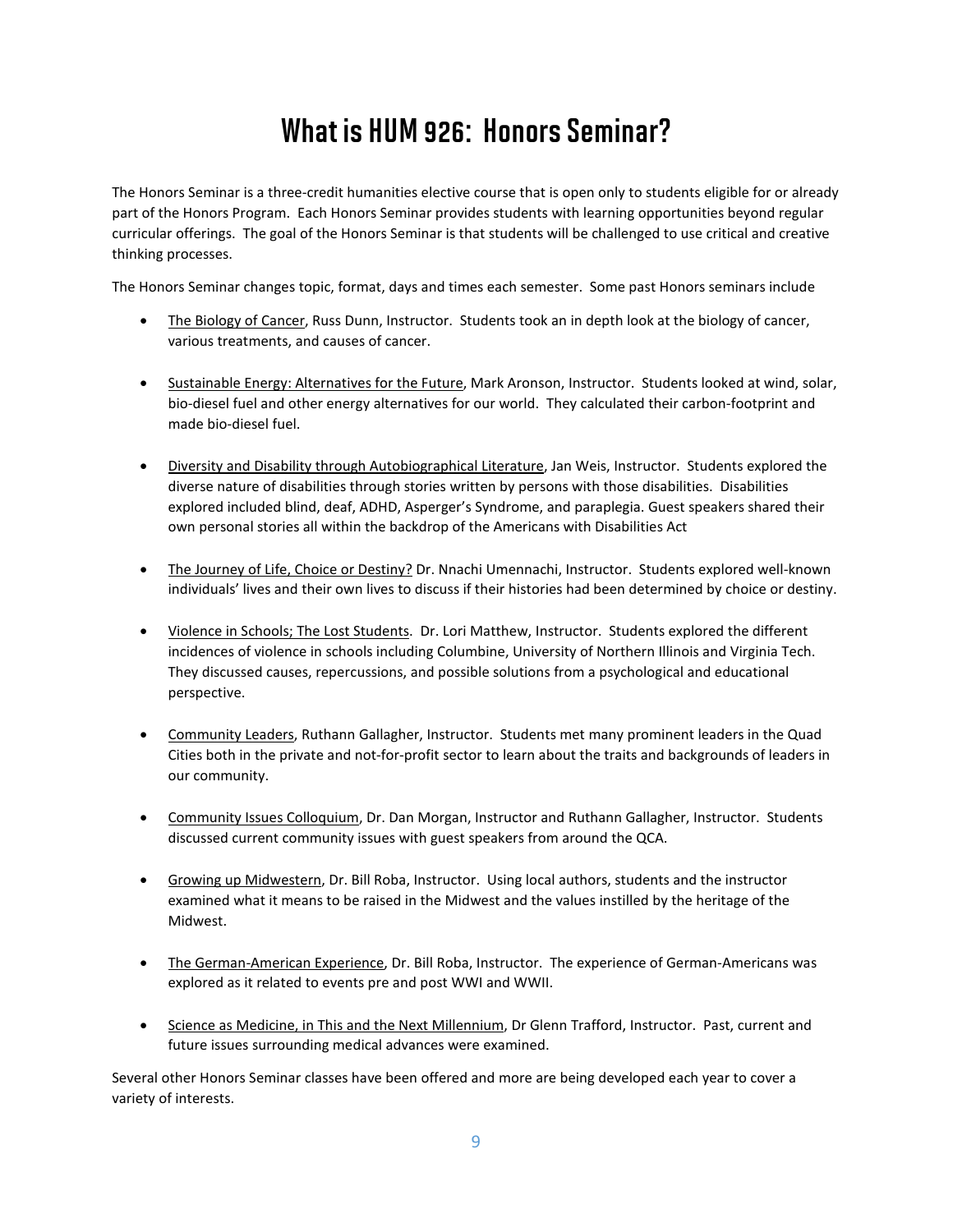## What is Hum 924: Honors Service Learning Project?

The Honors Service Learning Project is a one-credit course requiring a minimum of 33 hours volunteer work for a not-for-profit organization related to their career choice during a period of 7 to 14 weeks. Grades are given at the end of the semester.

The Honors Service Learning Project is designed to give Honors students learning experiences related to their majors, but different from either internships or extra-curricular volunteer community service.

The major goals of the Honors Service Learning Project are that students:

- **Explore** their chosen majors by working at least 33 hours in a real-world setting.
- **Reflect** on their experienced both during the time of the project (through a journal shared with the coordinator) and at the completion of the project through an evaluation paper.

The organization for which the Service Learning Project is completed must be a not-for-profit, service or nonpartisan aspect of government organization.

The Service Learning Project Coordinator will help students find an appropriate organization for the Project. The project is student initiated with the coordinator acting as a resource for finding appropriate organizations.

The Service Learning Project Coordinator will act as the Honors Program liaison or contact person for the organizations offering the Service Learning Project opportunity and will be in contact with the organization for reports about the student's progress and a final evaluation of the service by the student.

Examples of Past Honors Service Learning Projects include:

- Living Lands and Waters—clean up of river in Cedar Rapids after the flood
- Habitat for Humanity—built home for family
- Quad City Animal Welfare Center—assisted with surgeries, spaying and neutering animals
- Quad City Red Cross—learned procedures for disaster relief here and abroad
- Math Center, Scott Community College—math tutor
- Bettendorf School District—summer school program assistant
- Mississippi Valley Regional Blood Center—lab assistant
- Illinois Quad City Chamber of Commerce—clerical and other duties as assigned
- Big Brothers/Big Sisters—big brother to a second grader
- Midwest Writing Center—assisted with conference
- Mary of Humility Center a local Mental Health Organization—served in the free kitchen, painted apartments, worked in the community garden and where ever help was needed
- Davenport Public Library—worked in the Special Collections Department
- Davenport Domestic Violence Shelter—answered crisis lines and observed counseling sessions
- Quad Cities Symphony—planned, coordinated, and executed and evening food and wine event
- AIDS Project of the Quad Cities—educated teens about AIDS and HIV

#### **These and many more projects can be viewed in the SCC Library**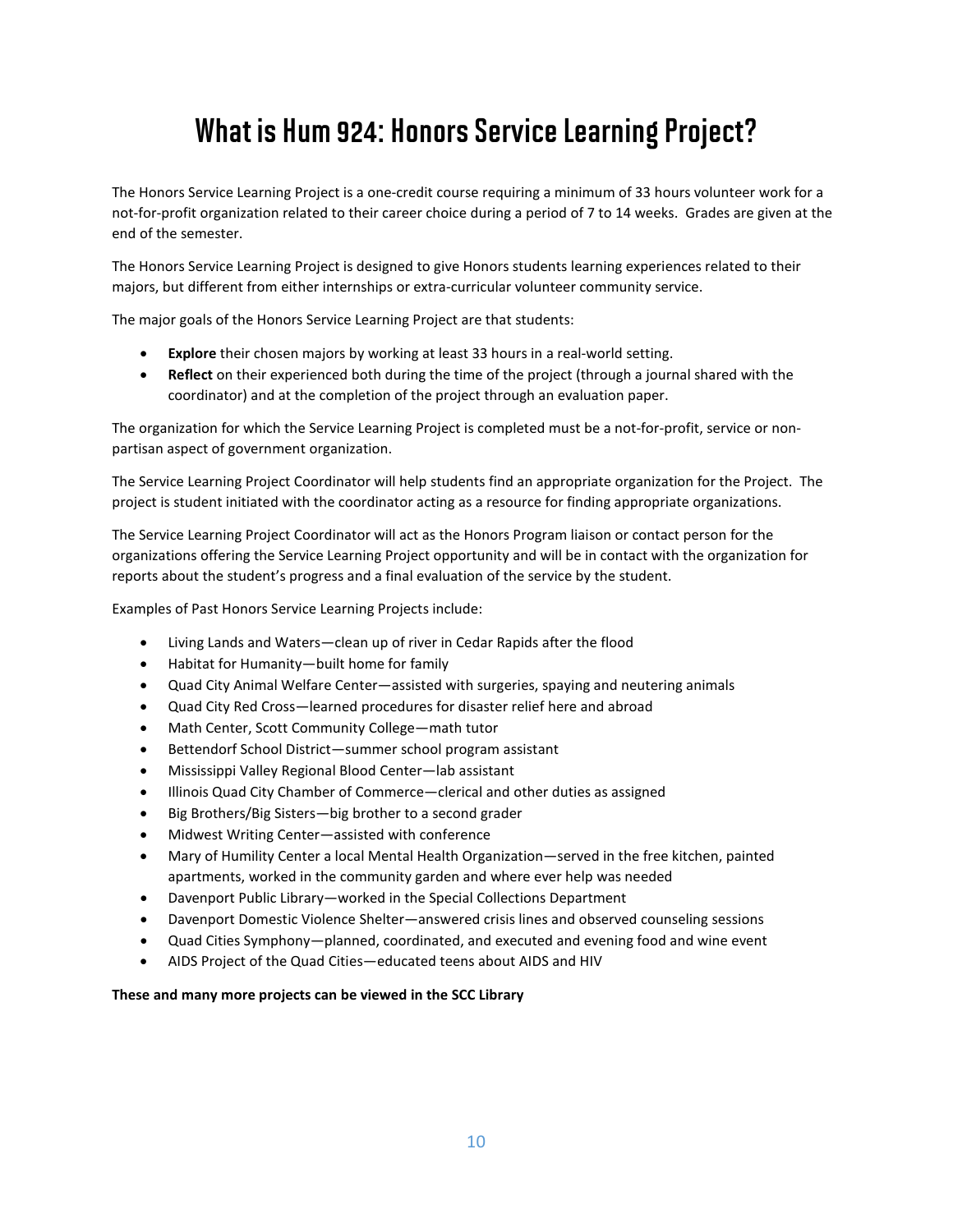## **PROOFREADING**

**TO: Honors Program Students FROM: Honors Advisory Council Proofreaders RE: PROOFREADING HONORS PROJECTS**

We are writing to you to congratulate you for participating in SCC's Honors Program; we consider you to be "cream of the crop" students. The purpose of this memo is to give you some pointers about what the Honors Advisory Council expects to see in your Honors projects submitted for our approval. Our goal is to have you present the college with the best possible Honors Projects.

We expect that you have become familiar with the handbook about the Honors Program and the kinds of projects you may complete. We expect that you understand all projects should contain a written component of some kind. But if you have any questions at all, please don't hesitate to contact any of us.

We are the proofreading subcommittee. This means that we review the written component of Honors Projects BEFORE they are submitted to the approval process. Your mentor should have given you a list of deadlines for this process, and you should have made arrangements to meet with your mentor regularly.

We expect that you will meet with your mentor numerous times throughout the semester before the deadline for submitting papers to the proofreaders. Your mentor should be giving you suggestions about the content and style of your writing. Also, your mentor should direct you to use the most appropriate documentation system for your paper [e.g., MLA, CBE, APA, Chicago Manual]--one that fits either your major's or course's discipline or the field of your research paper's topic. (You must specify this system to the Honors Advisory Council on the Plan of Action form.)

#### **This means that we expect your mentor to have reviewed your written work and given advice about revising it BEFORE we as proofreaders see the product. We expect to view "final" draft quality.**

We furthermore expect that you will have met with the Writing Center Director to have your papers reviewed BEFORE they are submitted to us as the Honors Advisory Council proofreaders--this deadline is on the Plan of Action form. Contact the Writing Center to make an appointment. We expect all Honors students to use Writing Center services as part of completing an Honors Project.

**Please keep in mind that our markings as "proofreaders" are NOT final!** We will make suggestions and markings for revision. But when the whole committee meets at the end of the semester, there may be suggestions made by the other members of the Honors Advisory Council that the proofreaders had overlooked. We expect you to understand that your writing and research are both **processes**, and that you may be asked to change something that we did not mark or was not discussed during the preliminary proofreading stage.

Given that all these expectations have been met, here is what we, as the proofreaders, will do.

### We Will Mark

- Spelling errors;
- Punctuation errors;
- Grammar errors;
- Sentence structure errors;
- Capitalization errors;
- Questions about sources [i.e., correct documentation and citation];
- Inappropriate usage [i.e. diction/word choice];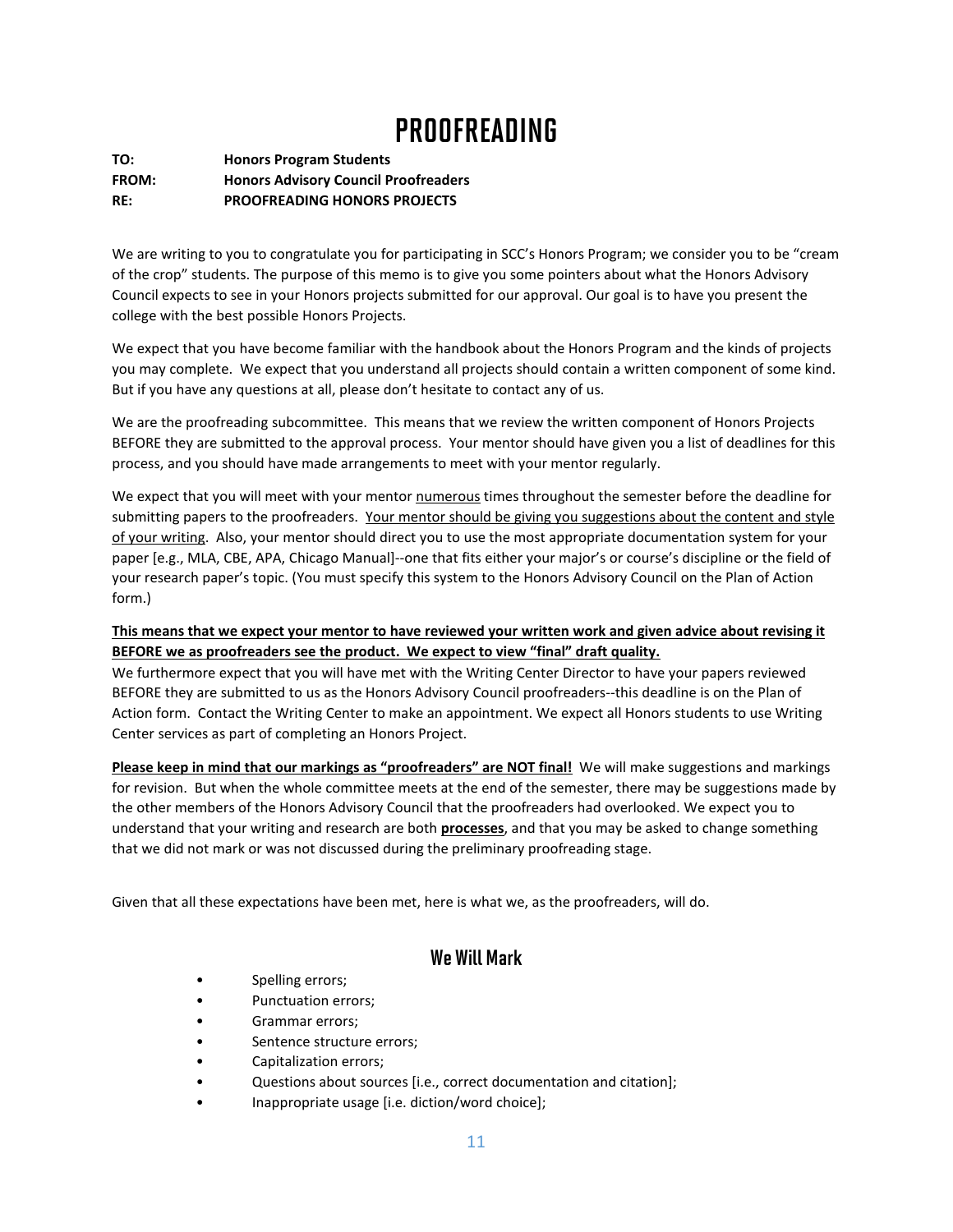- Questionable sentence structures [i.e. syntax];
- Questionable punctuation [we will suggest alternatives];
- Ineffective organization;
- Lack of development/support for main ideas;
- Inability to conform to the guidelines for the particular project.

We may also give comments at the end of your written component about weaknesses and/or strengths, if we think such comments necessary.

We are open to your suggestions. Our goal is to have students present the college with the best possible Honors Projects.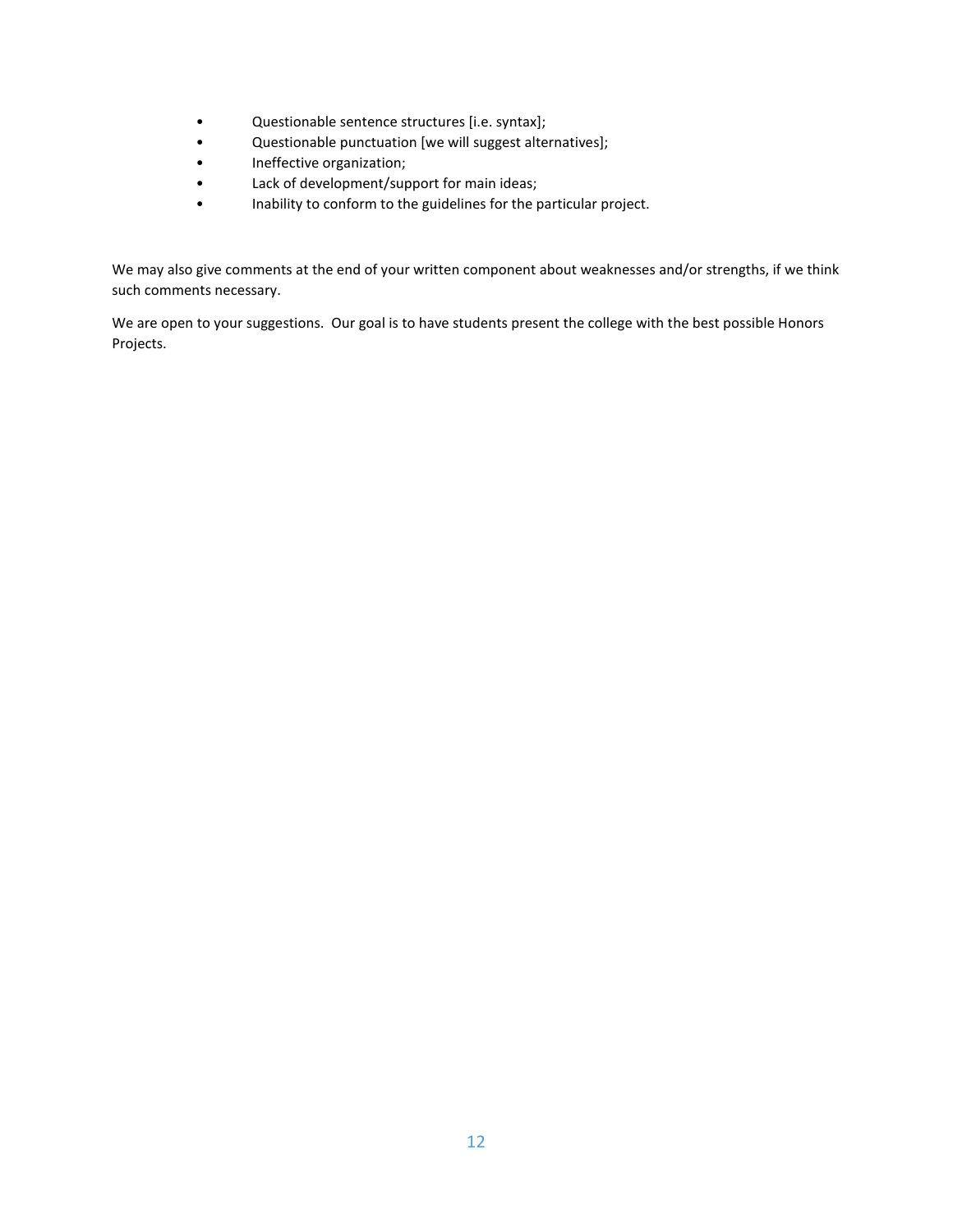# Format for Honors Projects

Honors Projects in a research paper format, a brochure or pamphlet format, or web pages that are submitted for binding after final Committee approval must include the following:

- 1. Two copies ready for binding, the last sheet of the paper is to be a blank sheet.
- 2. A title page utilizing either MLA or APA guidelines or guidelines appropriate to the discipline including:

a)the name of the research paper

- b)The student's name
- c) The mentor's name
- d)The semester and year
- 3. A Works Cited or Reference page utilizing the appropriate format guidelines
- 4. If pictures are included in the project, they are to be presented as color copies rather than photographs.
- 5. The use of color in the projects adds to the overall appearance and is, therefore, encouraged, but not required.
- 6. The student is requested to provide a floppy disk, flash drive or CD of the project in addition to the final copies to the Committee.

Honors Projects presented in a video or film format must also include a short written component explaining the project. The written component that is submitted for binding after final Committee approval must include the following:

- 1. Two copies ready for binding; the last sheet of the paper is to be a blank sheet.
- 2. The title page utilizing either MLA or APA guidelines including:
	- a)The name of the research paper
		- b)The student's name
		- c) The mentor's name
		- d)The semester and year
- 3. A Works Cited or Reference page utilizing the appropriate format guidelines
- 4. If pictures are included in the written portion of the project, they are to be presented as color copies rather than photographs.
- 5. The use of color in the projects adds to the overall appearance and is encouraged but is not required.
- 6. The student is requested to provide a floppy disk, flash drive, or CD of the project in addition to the final copies to the Committee.
- 7. Copyright rules allow students to utilize clips to create a video collage as long as the clips are no longer than three minutes in length and the project includes multi-media presentation (i.e. a written component as well as the video component, and proper citation of sources).
- 8. Two copies of the finished film or video will be required. One will be placed in the library, the other stored with the original projects.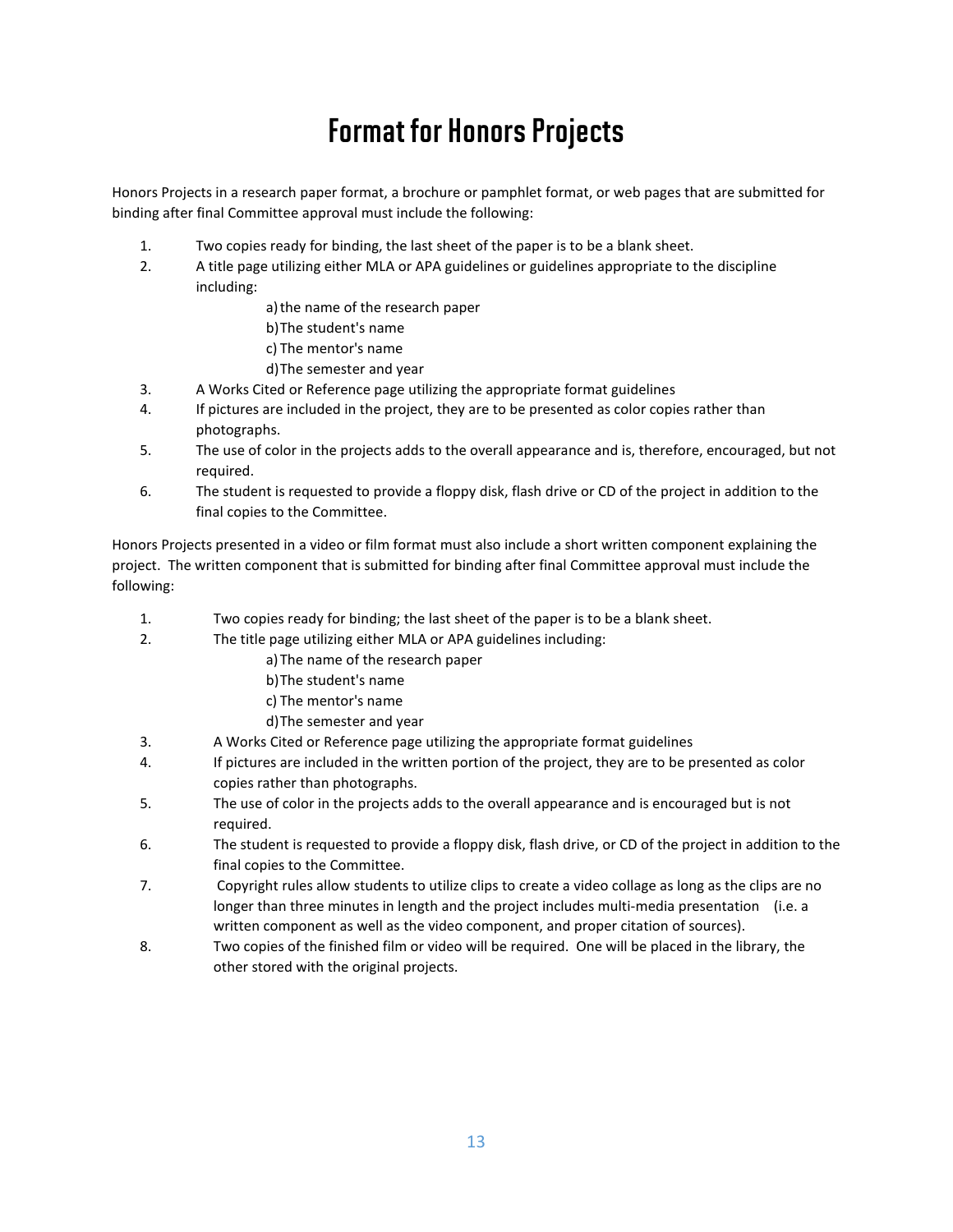# HONORS PROJECTS—RESEARCH PAPERS

Honors research papers, once approved by the Honors Advisory Council, will be bound and housed in the SCC Library and the Honors Room, thereby making the student a published author.

*The following instructions assume the student has consulted with both the mentor and Writing Center faculty throughout the research and writing processes. Any source material used in the paper must be acknowledged according to a standard documentation system (usually decided by the field of research). MLA [Modern Language Association] is the "default" system when questions arise. Other citation and documentation formats include APA [American Psychological Association—used in the social sciences] and CBE [Council of Biology Editors—used for the biological sciences], Chicago Manual of Style [used for History], and AMA [American Medical Association]. It is recommended that students confer with mentors about the appropriate format, and that the student becomes familiar with the appropriate system by referring to the handbook used in the college's English courses.*

#### Kinds of Research Papers

The term "research paper" has many meanings, depending upon the discipline and the audience. In the sciences, a research paper means a report on the results of experiments, the experiments themselves being the "research." In the humanities, however, the term "research paper" means an exploration of others' work on a particular topic, with exploration leading to the researcher's own interpretation or "thesis." For literary research papers, analysis of literary texts is expected in addition to the synthesis and interpretation of others' research. To be considered as an acceptable Honors research project, the paper must be a minimum of 10 pages.

The one kind of "research paper" that the Honors Advisory Council does **not** want to see is a **report** of previous findings just for the sake of exploration **without** the students' own interpretation presented.

Here are some of the kinds of research papers students could consider:

- *1.* In the social sciences, a report on the results of original experiments or surveys/interviews, *including*
	- a. A preface explaining the students' interest in the topic and possible outcomes obtained through original research;
	- b. A review of the previous literature or research on the topic or issue;
	- c. A conclusion where the student provides a critical analysis or interpretation of the value of the research.
- 2. A scientific paper or poster describes an original research project in a format suitable for publication or public presentation and should include the following:
	- a. Title
	- b. Abstract Briefly summarize the entire project.
	- c. Introduction Present relevant prior research (including citations) and state the purpose of the current study.
	- d. Materials and Methods Describe the materials and methods used in the current study.
	- e. Results Present the results of the current study, using figures and tables when appropriate.
	- f. Discussion/Conclusion Discuss the importance of new findings, describe any challenges or unexpected results encountered, and present relevant follow-up studies.
	- g. References List appropriate citations.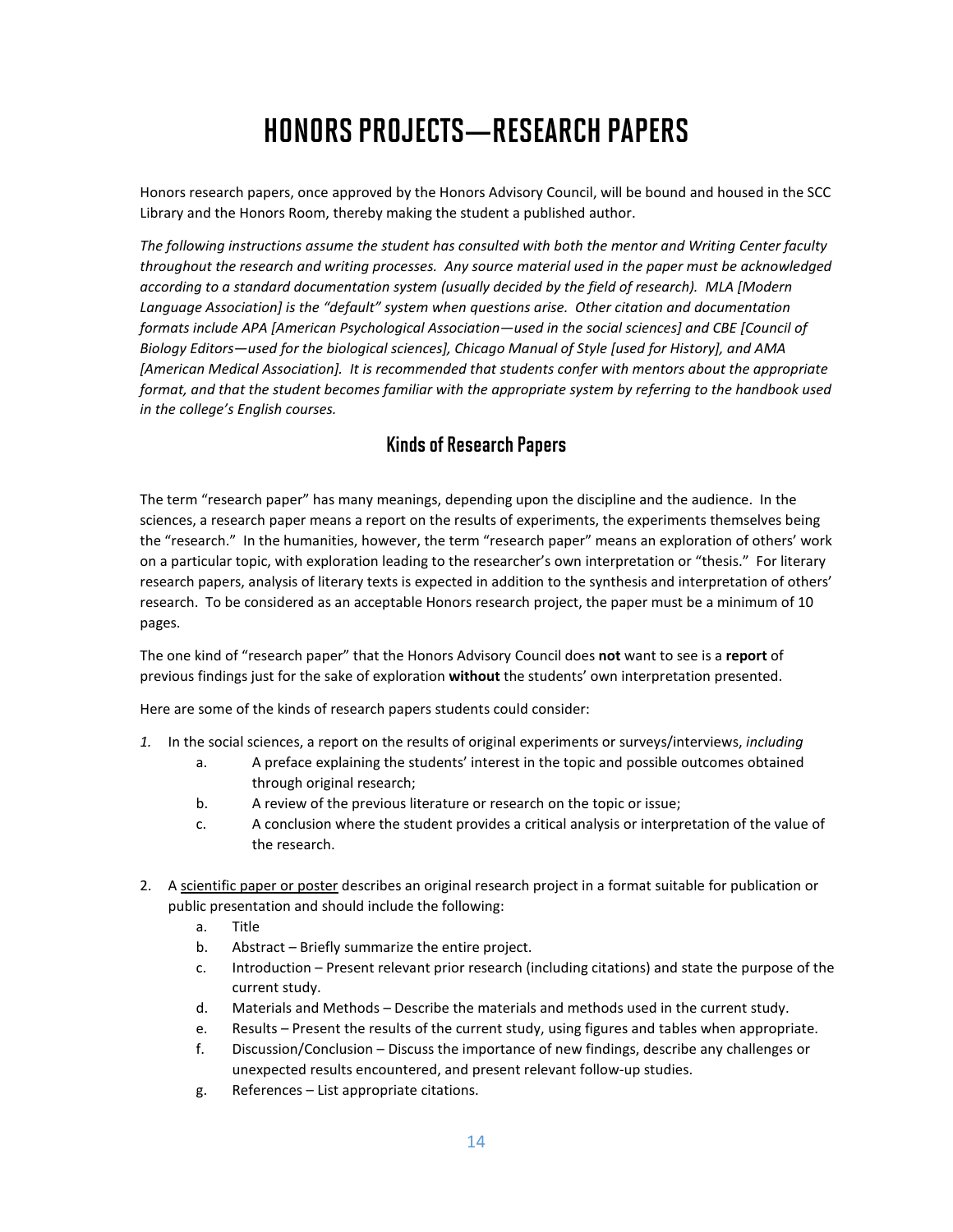- 3. An argument paper states a position, or thesis, on a topic or issue and uses credible sources to support the thesis. Evidence to forward the writer's claim(s) should incorporate logistical or statistical support, as well as other forms of support that may include personal experience, historical examples, individual narratives or anecdotes. In order to demonstrate credibility, outside sources should incorporate appropriately academic literature and the writer should seek to integrate and evaluate gathered research in an organized and clear manner in order to present a well-reasoned argument. In addition, writers of an argumentative essay should address and reasonably refute potential opposing viewpoints in order to successfully validate the thesis. Finally, while the conclusion of the essay may restate the thesis, or summarize other key points, the writer should be sure that the thesis and the conclusion do not simply restate positions of others, but rather contribute an original idea (or ideas) to the ongoing conversations about the issue(s) addressed in the essay.
- 4. A literary analysis paper examines literary texts (or another medium) closely to understand messages, interpret meanings, and appreciate writers'/artists' techniques. A literary analysis paper includes these key features: an arguable thesis, careful attention to the language of the text, attention to patterns or themes, an a clear interpretation that demonstrates the thesis using evidence from the text, outside sources and relative contextual evidence to explain how the language and patterns support the interpretation.
- 5. A problem-solving paper: explains a problem and gives a detailed plan for remediation of the problem. The paper describes the problem, provides arguments that show the need for solutions to the problem, explains the solution proposal and offers valid arguments that this is the best solution to the problem. It should also refute objections to the proposed solution. The paper should give a detailed plan exploring what needs to be done, how it needs to be done, why the solution will work, and why it is a feasible and reasonable cost-effective solution to the problem.
- 6. A synthesis and application paper presents the thesis or stand and purpose for exploring the topic within the text, summarizes and synthesizes the previous relevant research on the topic, and applies those stated theories to specific scenarios. A critical review of current research and an analysis of the students' perspectives and interpretation are necessary for this type of paper to be considered as an acceptable Honors Independent Study.

There are more kinds of acceptable research papers than are outlined above. The main point, however, is that Honors research papers must have a stated **purpose** and must exhibit academic rigor that goes beyond of the kind of essays or papers required in non-Honors coursework. In other words, the purpose in research should go beyond investigation of a topic merely for investigation sake.

Any Honors research paper automatically has an **audience** of the Honors Advisory Council, other students and appropriate discipline specific professionals. In addition, mentors or the Honors Advisory Council may ask the student to produce a research paper that is publishable for an audience of scholars in that field. Students automatically become published authors when the project has been accepted as a completed Honors Independent Study.

The Honors Advisory Council recommends that the student thoroughly discusses the project with the mentor so that the student can answer the following questions **before** writing the research paper:

- a. Objective: What is the question or problem or topic I wish to explore?
- b. Significance: What is my purpose in writing the paper exploring this?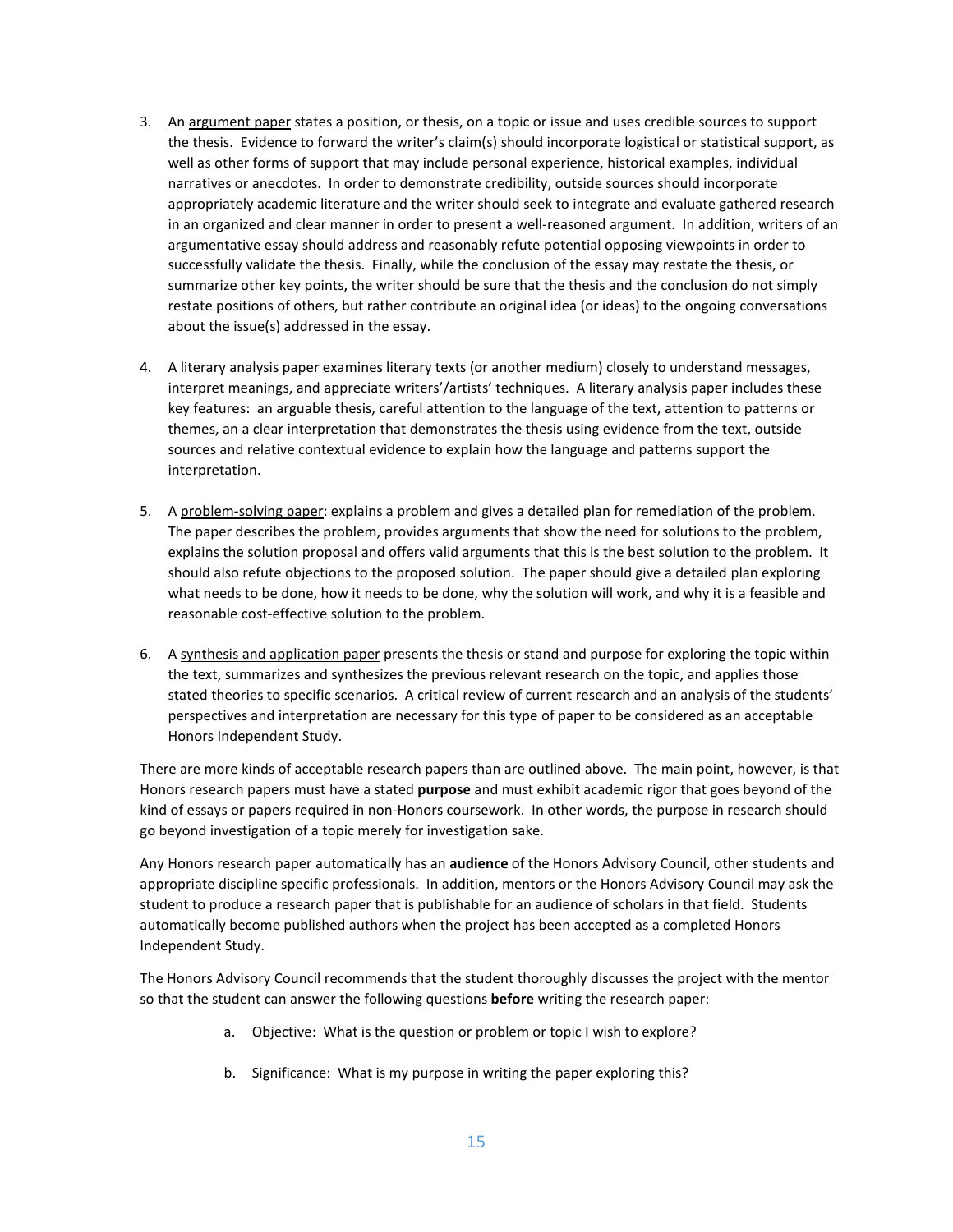- c. Evaluation: What is my own position about the topic I wish to pursue? What will be my original contribution to this subject?
- d. Methodology: How are you going to do the project?
- e. Audience: Who is my audience for this paper?
- f. Resources: Where will I find the resources needed and what documentation format is appropriate?
- g. Academic Rigor: How will the research paper go beyond the expectations for a standard paper in this course or discipline?
- h. What "**pre**-research" needs to be completed to ensure that the project is feasible? In other words, are there any permissions needed before the original research can be conducted, or is the topic one which is not suitable for a paper because there is no information available or because the topic is one that has been "researched to death"?

If the student becomes confused about the research paper project, the first step is to confer with the mentor. Other resources include the members of the Honors Advisory Council and the faculty in the Writing Center.

The most important idea to consider is that the Honors Advisory Council wants students to show academic excellence through projects – students are encouraged to ask for assistance whenever needed. These guidelines have been created to ensure that an Honors-quality research paper is produced.

### Formatting the Final Draft

- 1. Provide a **title page** that includes:
	- a. the title of the paper
	- b. student's name
	- c. mentor's name
	- d. semester and year
- 2. Use the appropriate system's guidelines for citing research sources throughout the paper.
- 3. Double-space the manuscript, indenting five spaces for new paragraphs. (**Note:** To increase the readability of the paper, include headings and page numbers.)
- 4. Follow the appropriate system's formatting guidelines for setting margins; number all pages at top right **or** bottom center.
- 5. Label and title all visuals, citing sources in-text where appropriate.
- 6. Provide a **List of Works Cited**, **Bibliography** or **List of References** at the end of the paper, or footnotes within the paper, formatted according to the documentation system appropriate to the project's discipline.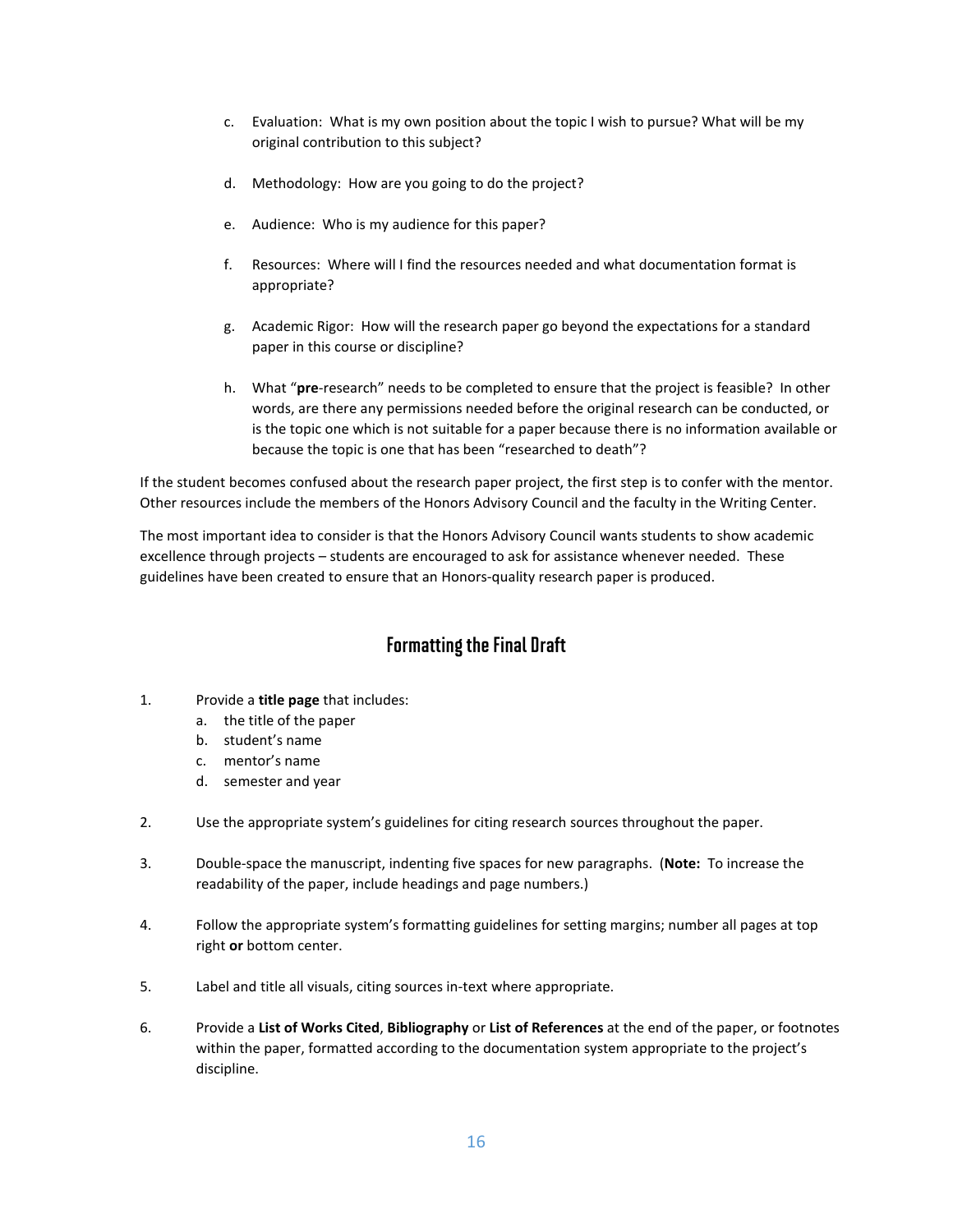### Submitting the Final Draft

- 1. Prepare two clean copies of the completed paper.
- 2. For copying and binding purposes,
	- a. Do **NOT** staple the pages
	- b. Make the last page of the research paper a blank sheet of paper.
- 3. If you include pictures in the project, they should be color copies rather than photographs. (**Note:** using color in projects adds to their overall appearance and is therefore encouraged, but not required. However, the students' work will be published so color copies are desired for a more professional appearance.)
- 4. Provide a disc or electronic copy of the project in addition to the two paper copies**. NOTE: We prefer that you provide your work in Microsoft WORD document format.)**
- 5. Abstract.

**REV 5/16**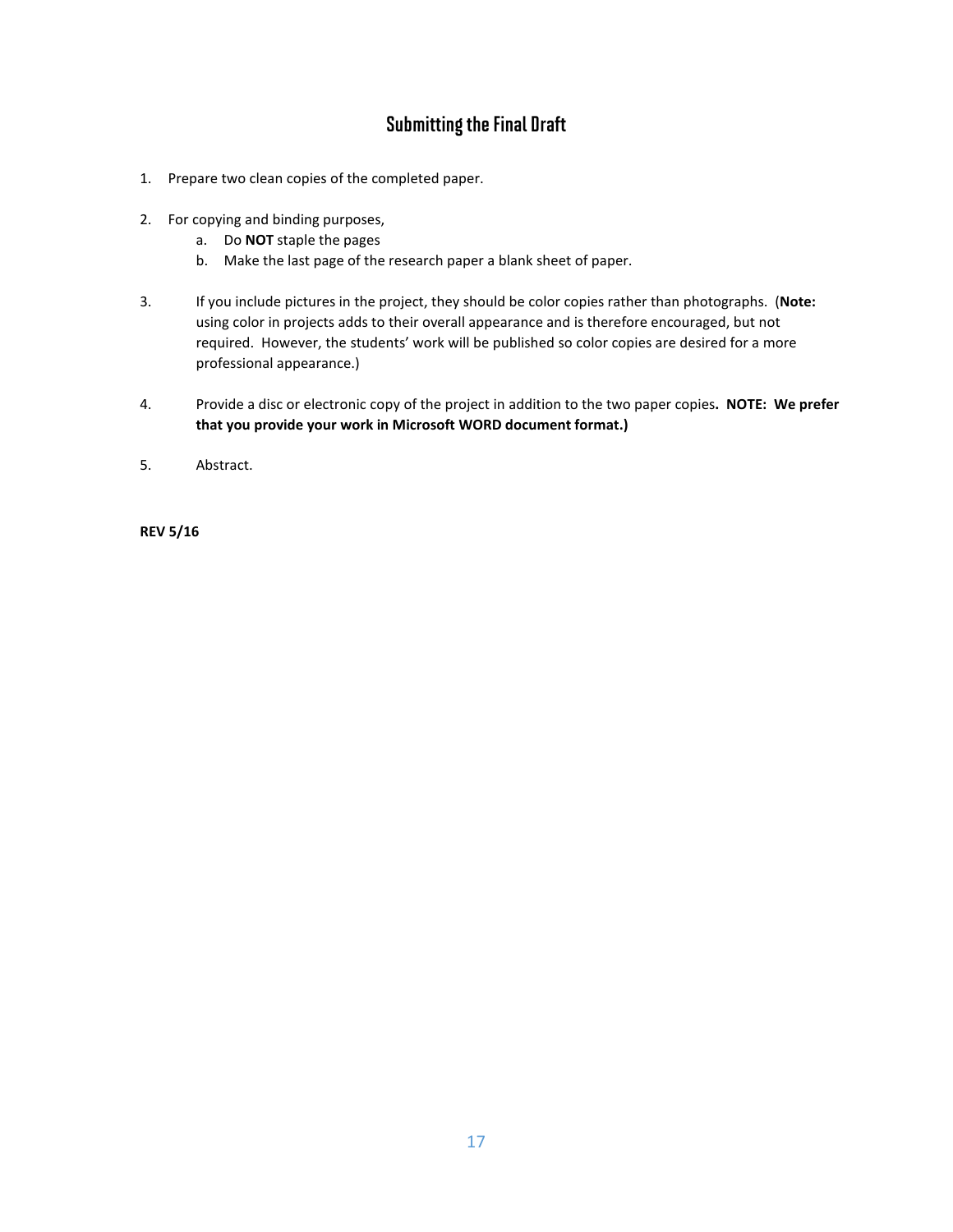# HONORS PROJECTS—CREATIVE PROJECTS

#### **Definition**

These guidelines apply to original student projects that can include the following components: writing, painting/drawing, photography, sculpture, architecture, videotape, film, or other creative works. Because SCC Honors Projects are housed in the Library and Honors Room, any original creative project is automatically considered as one for public presentation. The narrative portion of the Creative Project will be bound and archived in the library; furthermore, the original work or digital copies of the work are desirable for archival purposes in the library.

### Rationale for These Guidelines

Any creative project goes through a process before the completed project is presented to the public. The Honors Program, with its mission of furthering Honors students' critical thinking abilities, is just as concerned—if not most concerned—with students' ability to learn through the creative process as with the product itself.

### Guidelines for Creative Projects

Any original creative project submitted for Honors credit must also be accompanied by a journal and narrative component that detail the process the student went through to complete the project. This process should be summarized in a written component accompanying the student's project.

Students are required to keep regular journal entries that mentors are allowed to read in their "raw" state in order to give advice about which portions should be included for the public record that becomes the narrative component of the project.

### Guidelines for the Narrative Component of Creative Projects

Honors students completing an original creative project should submit to the Honors Advisory Council written in such a way that it could also be read by the public at large—a narrative that includes the following:

- Objective: why the student is pursuing this creative project.
- Methodology: how the student is pursuing this project; in other words, how does the student understand and document creative influences.
- Resources: what resources the student has pursued in order to produce this project for a public audience (e.g., investigating copyright principles for reproduced materials; investigating printing/production costs; finding funding for equipment or technology; determining a process by which creative pieces best exemplify the purpose of the project, learning new software, etc.).
- Significance: how does the student hope the public will be changed by the viewing/sharing of this creative project, and what value is gained through this project.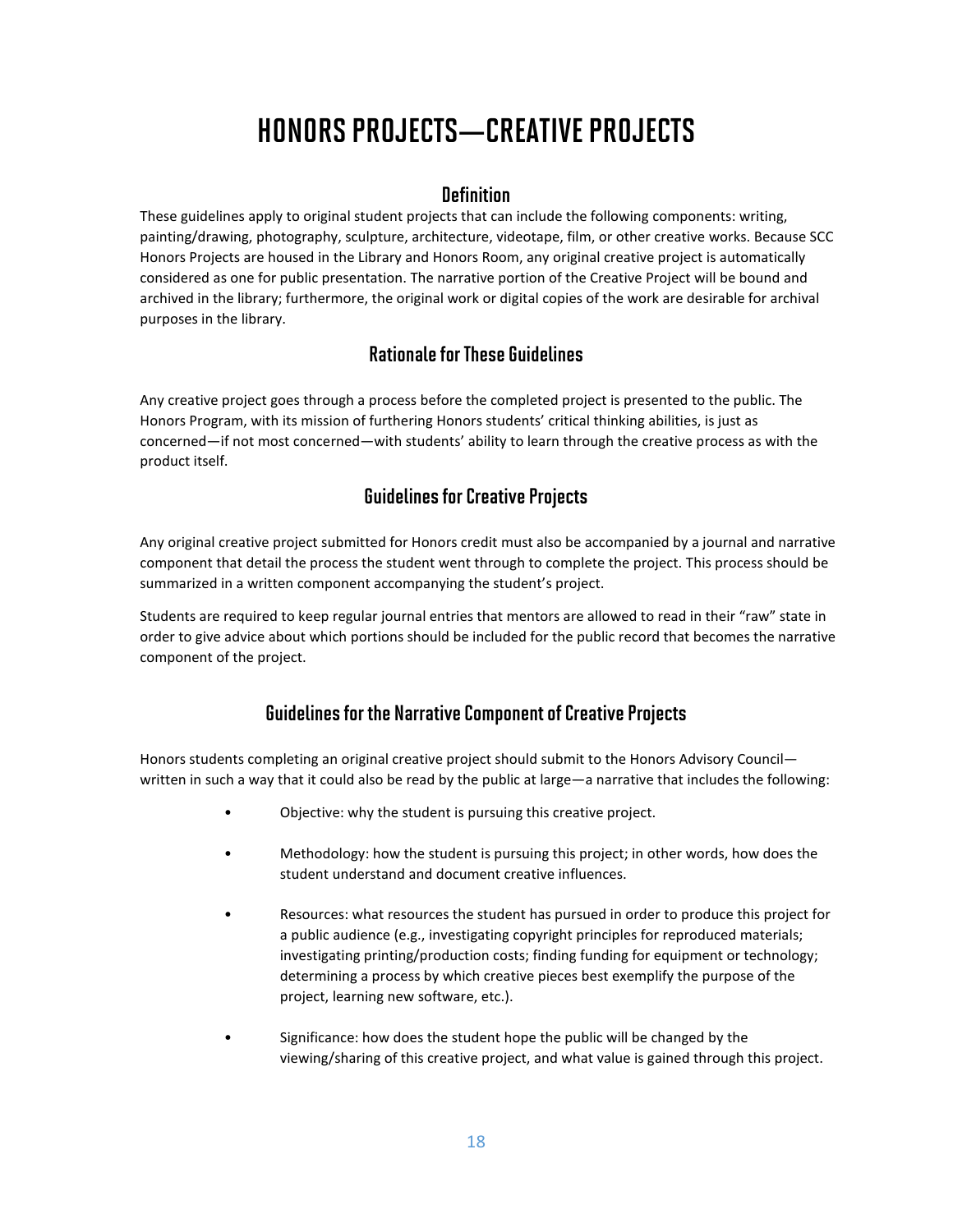• Evaluation: critical analysis/reflection of what the student learned through the creative process including how the student came to choose the particular works that are included in the project.

### Most importantly, this narrative should include the following:

- The process that the student went through to produce the creative project.
- The documentation/reflection of the impact this process has made on the student while pursuing this project.

Of course, some of these categories may overlap; however, the student is required to keep a journal that addresses the above mentioned concepts. Mentors are required to review the journal before the student composes them into the process narrative for approval by the Honors Advisory Council. The written component must be of sufficient length to offer a critical analysis and reflection on the process. The written component is complementary to the creative project and should be a minimum of four pages in length.

### Formatting the Final Draft

- 1. Provide a **title page** that includes:
	- the title of the paper
	- student's name
	- mentor's name
	- semester and year
- 2. Use the appropriate system's guidelines for citing research sources throughout the paper if needed.
- 3. Double-space the manuscript, indenting five spaces for new paragraphs. (**Note:** To increase the readability of the paper, include headings and page numbers.)
- 4. Follow the appropriate system's formatting guidelines for setting margins; number all pages at top right **or** bottom center.
- 5. Label and title all visuals, citing sources in-text where appropriate.
- 6. Provide a **List of Works Cited**, **Bibliography** or **List of References** at the end of the paper, or footnotes within the paper, formatted according to the documentation system appropriate to the project's discipline if needed.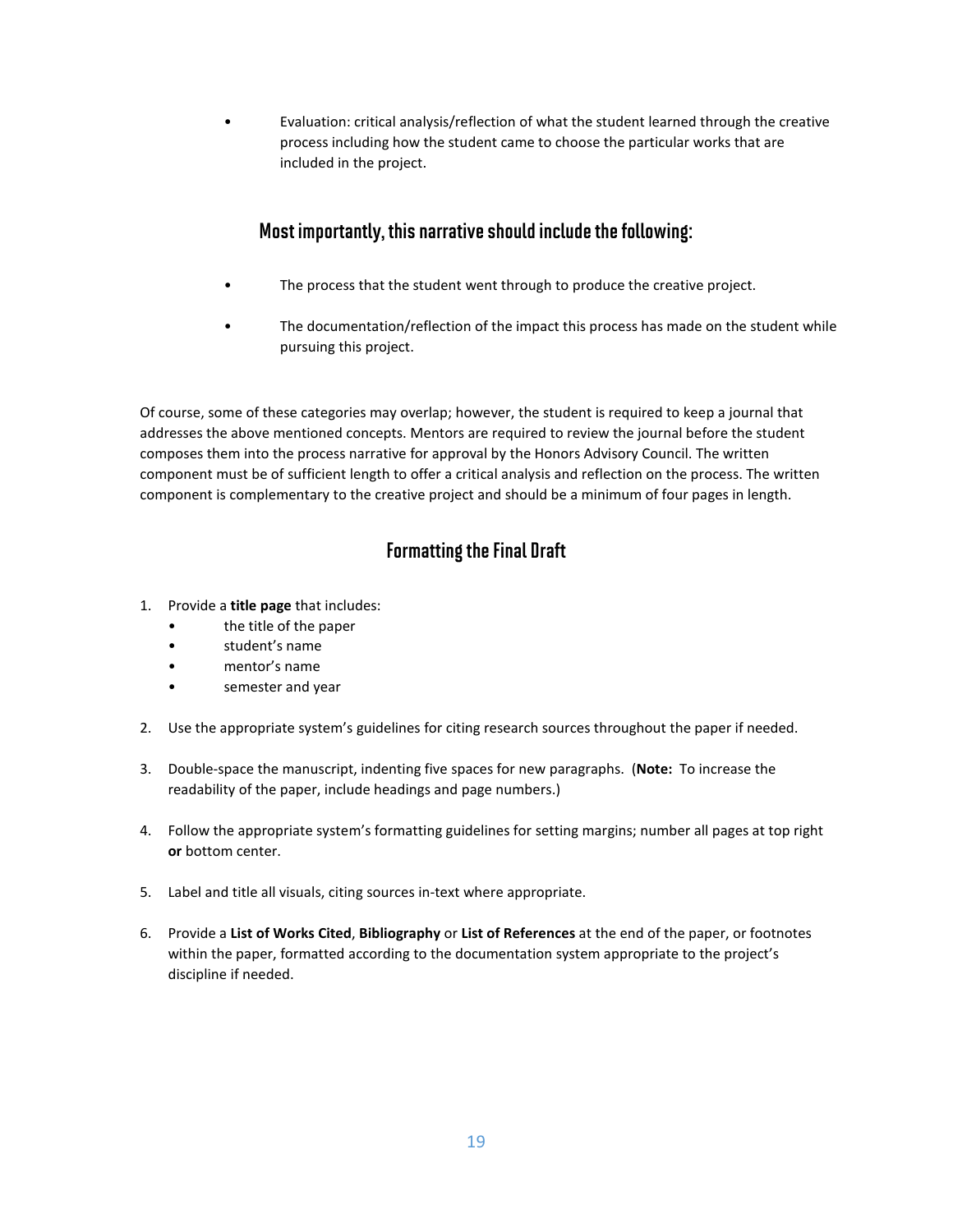### Submitting the Final Draft

- 1. Prepare two clean copies of the completed paper.
- 2. For copying and binding purposes,
	- Do **NOT** staple the pages
	- Make the last page of the research paper a blank sheet of paper.
- 3. If you include pictures in the project, they should be color copies rather than photographs. (**Note:** using color in projects adds to their overall appearance and is therefore encouraged, but not required. However, the students' work will be published so color copies are desired for a more professional appearance.)
- 4. Provide a disc or electronic copy of the project in addition to the two paper copies. **NOTE: We prefer that you provide your work in Microsoft WORD document format.)**
- 5. Abstract.

**REV 1/05 REV 6/09**

**REV 5/16**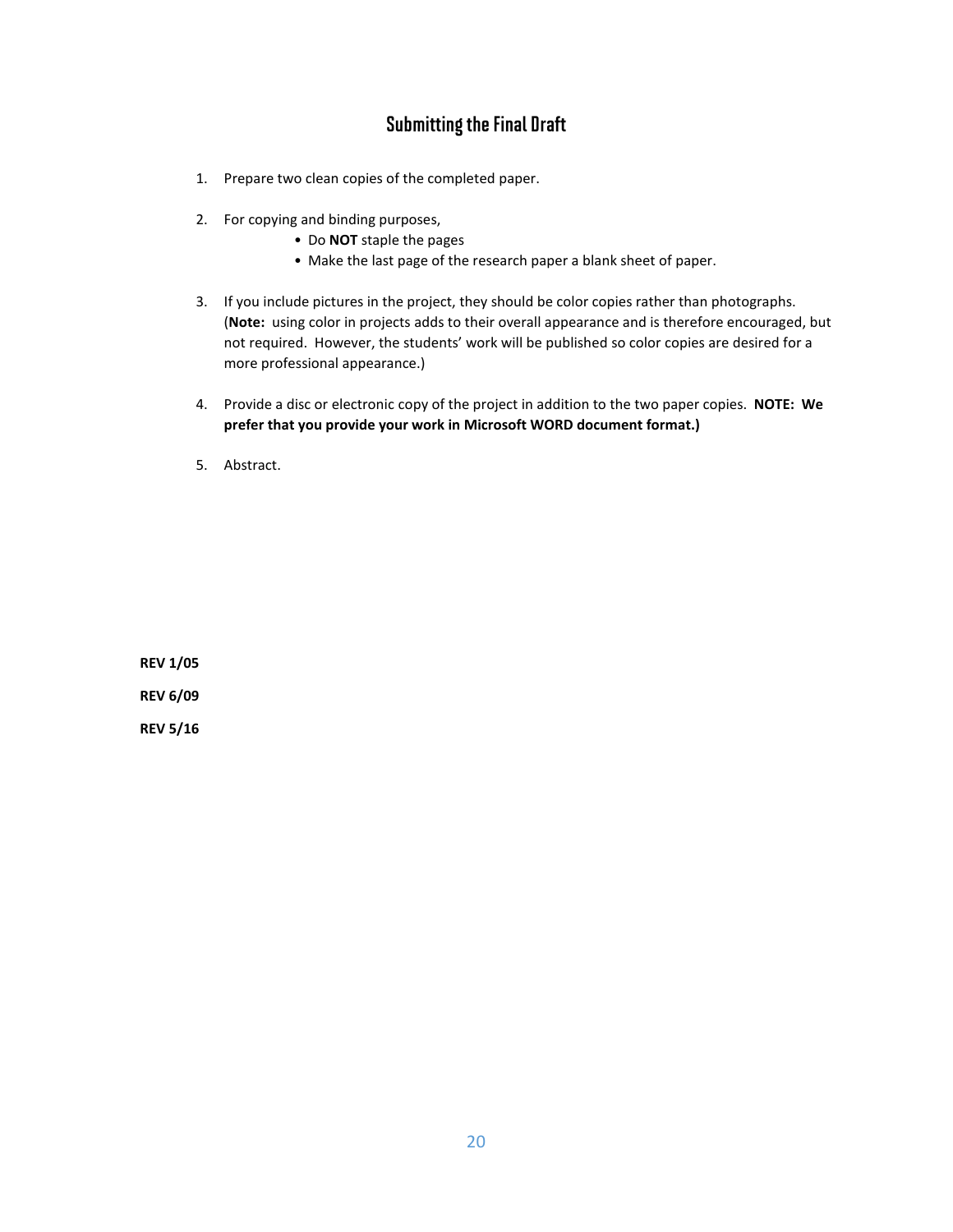# HONORS PROJECTS—WEB PAGES

Honors Projects resulting in the creation of a Web site or Web pages must also include a short written component (two to three pages) explaining the project. Once they have been approved by the Honors Advisory Council, these projects with their written components will be bound and housed in the SCC Library.

*The following instructions assume that you have consulted with both your mentor and Writing Center faculty for help with formatting and proofreading the product of your project (Web pages or Web site) as well as the*  written component, and that you have investigated any possible rules regulating the copyright and posting of *the Web pages you have created.*

### Formatting the Final Draft for the Written Component

- 1. Provide a title page that includes
	- a. The title of the project
	- b. Your name
	- c. Your mentor's name
	- d. The semester and year
- 2. Double-space the manuscript, indenting five spaces for new paragraphs. (NOTE: to increase the readability of your paper, you may want to include headings.)
- 3. Follow standard manuscript formatting guidelines for setting margins; number all pages at the top right or bottom center of the page.

### For the Printout of the Web Pages

- 1. Provide at minimum:
	- a. a hard copy of the homepage
	- b. a hard copy of the main menu choices
- 2. Provide a hard copy of everything involved in creating this project and the results except all the links showing one sample link should be sufficient unless your mentor specifies that you should include more.

### Submitting the Final Project

- 1. Prepare two clean copies of both
	- a. The written component
	- b. The hard copy printout of the project
	- c. For copying and binding purposes, Do NOT staple the pages
- 2. Make the last page of the project a blank sheet of paper
- 3. Provide a diskette, USB drive or CD of the project in addition to the two paper copies (Note: It is preferred that you provide your work in Microsoft Word format.)

**REV 1/05**

**REV 6/09**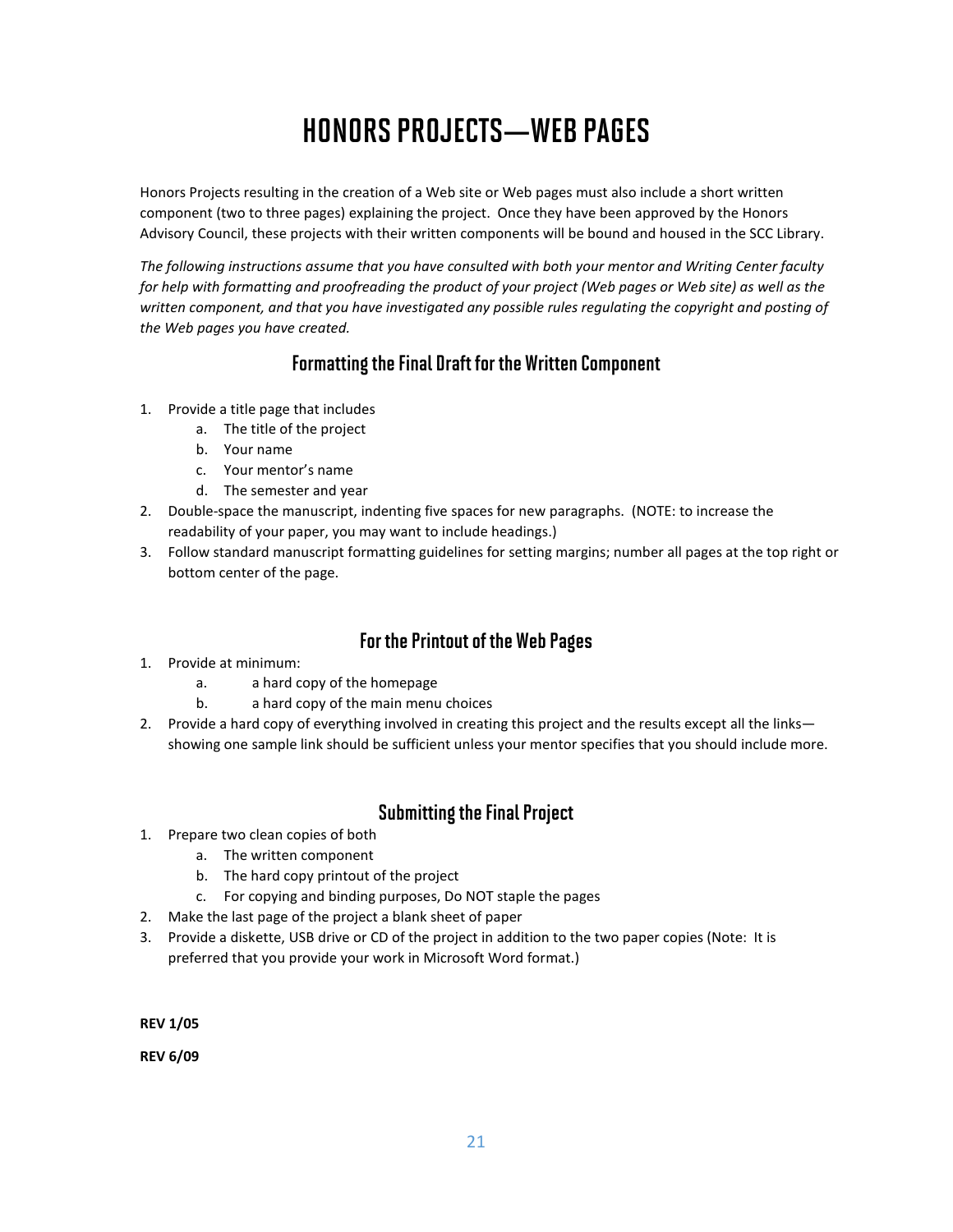# HONORS PROJECTS—VIDEOS OR FILMS

Honors Projects in these formats include a short written component (two or three pages) explaining the project. Once the project has been approved by the Honors Advisory Council, the projects with their written component will be housed in the SCC library.

*The following instructions assume that you have consulted with both your mentor and the Writing Center faculty for help with formatting and proofreading the written component and citing sources if you use clips of others' work in your project.*

*Copyright rules allow students to use film or video clips to create a collage as long as the clips are no longer than three minutes in length, and the project includes multi-media presentation (i.e. a written component as well as the visual component) and proper citation of sources.*

*All persons who are filmed must be informed of the filming and sign consent forms indicating their willingness to participate in the film.*

### Formatting the Final Draft for the Written Component

- 1. Provide a title page that includes
	- a. The title of the project
	- b. Your name
	- c. Your mentor's name
	- d. The semester and year
- 2. Double-space the manuscript, indenting five spaces for new paragraphs. (NOTE: To increase the readability of your paper, you may want to include headings.)
- 3. Follow standard manuscript formatting guidelines for setting margins; number all pages at the top right or bottom center of the page.
- 4. Provide a List of Works Cited at the end of the written component if you used portions of others' work in your project.
- 5. Provide all consent forms as an Appendix at the end of the written component if your project includes filming people.

### For the Film or Videotape Product

- 1. Make two copies of the original.
- 2. Label all films or tapes and their containers with your name and the title of the project.

### Submitting the Final Project

- 1. Prepare two clean copies of the written component (including copies of the consent forms).
	- a. For copying and binding purposes Do NOT staple the pages.
		- b. Make the last page a blank sheet of paper.
- 2. Provide a diskette, USB drive or CD of the project in addition to the two paper copies. (NOTE: It is preferred that your work be submitted in a Microsoft Word format.)
- 3. If your project involves digital visuals, also provide a diskette, USB drive or CD of that work.
- 4. Provide two labeled copies of the finished film or videotape.

**REV 11/99 REV 1/05 REV 06/09**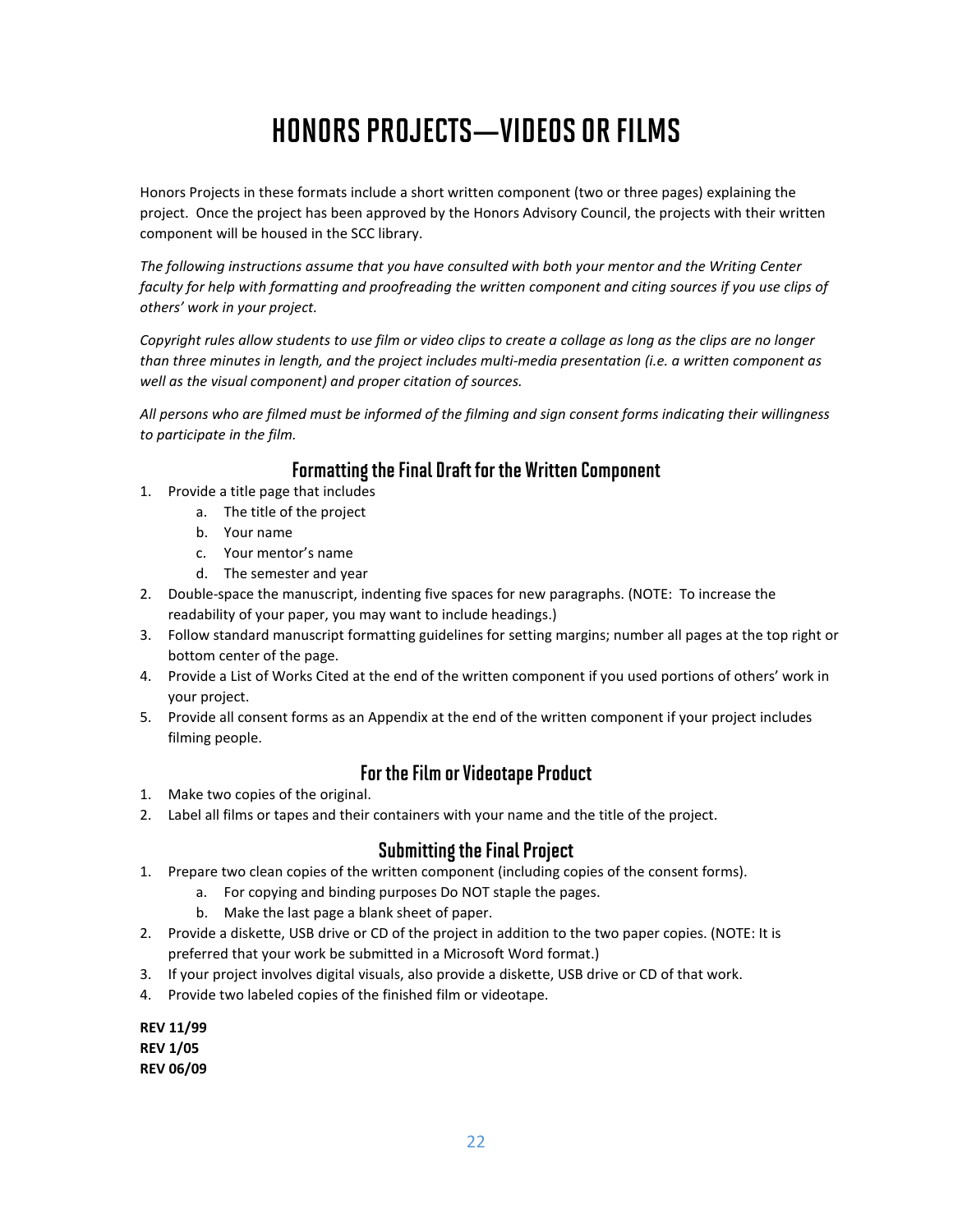## Honors Service Learning Project Journal Guidelines

During your service project, you should keep a complete and up-to-date service project journal. The purpose of this journal is to help you think and reflect about your Honors Service Learning Project experience and to provide you with a framework for completing your Honors Service Learning Project Evaluation Paper. You will be using your Service Project Journal to record your reactions and responses on a regular basis.

Your journal entries will be read by your mentor for content and thoughtfulness, but not for grammar or spelling. Your journal may also be reviewed by the Honors Advisory Council.

### Keeping an Honors Service Learning Project Journal

Begin your journal by "framing" it with an assessment that addresses your interest in your chosen project. Discuss your expectations, and what you hope to observe and learn during your experience. Include any career-related skills that you anticipate acquiring or observing. This is an appropriate time to mention any pitfalls or difficulties you might encounter. "Framing" your journal will help you focus your writings and is intended to assist you when you write the introduction to the Honors Service Learning Project Evaluation Paper.

The body of your journal is a personal account of your volunteer experience so it should reflect your observations, your joys, and your frustrations. The purpose of the journal is to offer you the opportunity to write down events, observations, and evaluations of the experience. You will use this information to form your Honors Service Learning Project Evaluation Paper that your mentor as well as the Honors Advisory Council read and approve. The introduction and conclusion of the journal may serve as starting points for the introduction and conclusion of the Honors Service Learning Project Evaluation Paper.

Writing a journal is a personal experience that can be accomplished in many ways. Below are a few suggestions offered by others who have written Service Project journals. You may find a different method or a combination of these suggestions that works well for you. Remember that you are free to customize these suggestions to fit the service project and your own personal style.

- Explain an important concept you learned or a process that you observed during your visit. It may be valuable to explain why this concept or process is important. You may try explaining how this new knowledge will be helpful in your career or future.
- Write about personal associations that come to mind during your visit. Writing about associations may include reflections, reactions (good or bad), and evaluations. Explore your own feelings and try to explain your reactions. **Do not be afraid to express yourself!**
- Keep a list of topics as well as new vocabulary terms, jargon, or acronyms you encounter during your visit.
- Consider and discuss your daily learning experiences and how or whether they connect to your longerrange career goals.

Once you have completed your Honors Service Learning Project hours and the accompanying journal entries, evaluate your experience in a conclusion to your journal. Some issues to address in your conclusion may include your reaction to the volunteer experience. Was this a positive experience for you and would you consider more volunteer work in the future? Your conclusion will allow you to reflect on the entire experience and to determine if the experience met your initial expectations. It will also allow you to consider the value of the learning experience as it relates to your future goals. The conclusion to your journal can be used to outline the conclusion to your Honors Service Learning Project Evaluation Paper.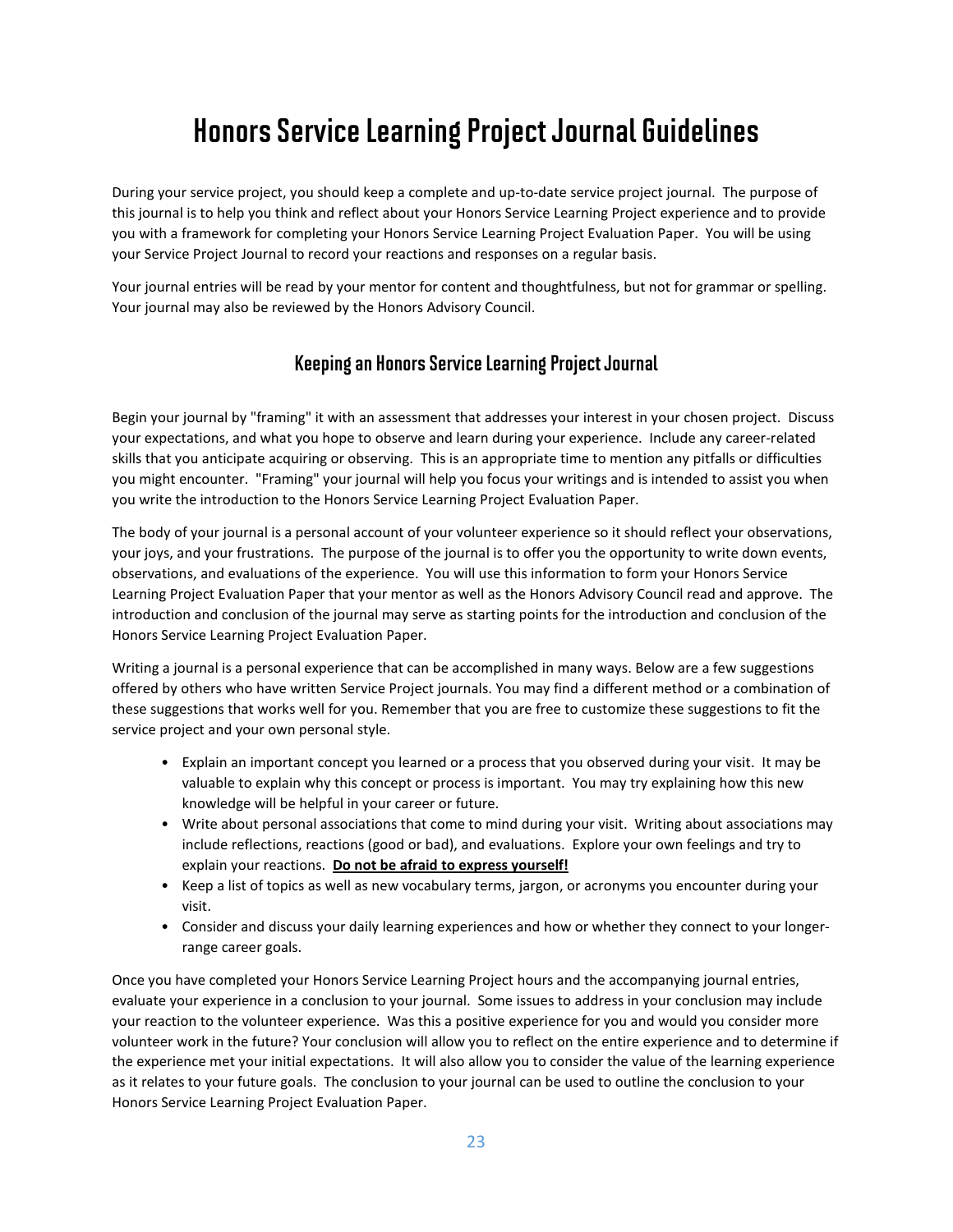**Remember: writing your journal is a personal experience designed to give you the opportunity to record your feelings and observations. Since you will use the journal to create the Honors Service Learning Project Evaluation Paper, the more complete your journal, the easier it will be to reflect upon your volunteer experience and provide supporting details for your paper.** 

*Have fun with your Honors Service Learning Project, the journal, and the evaluation paper!*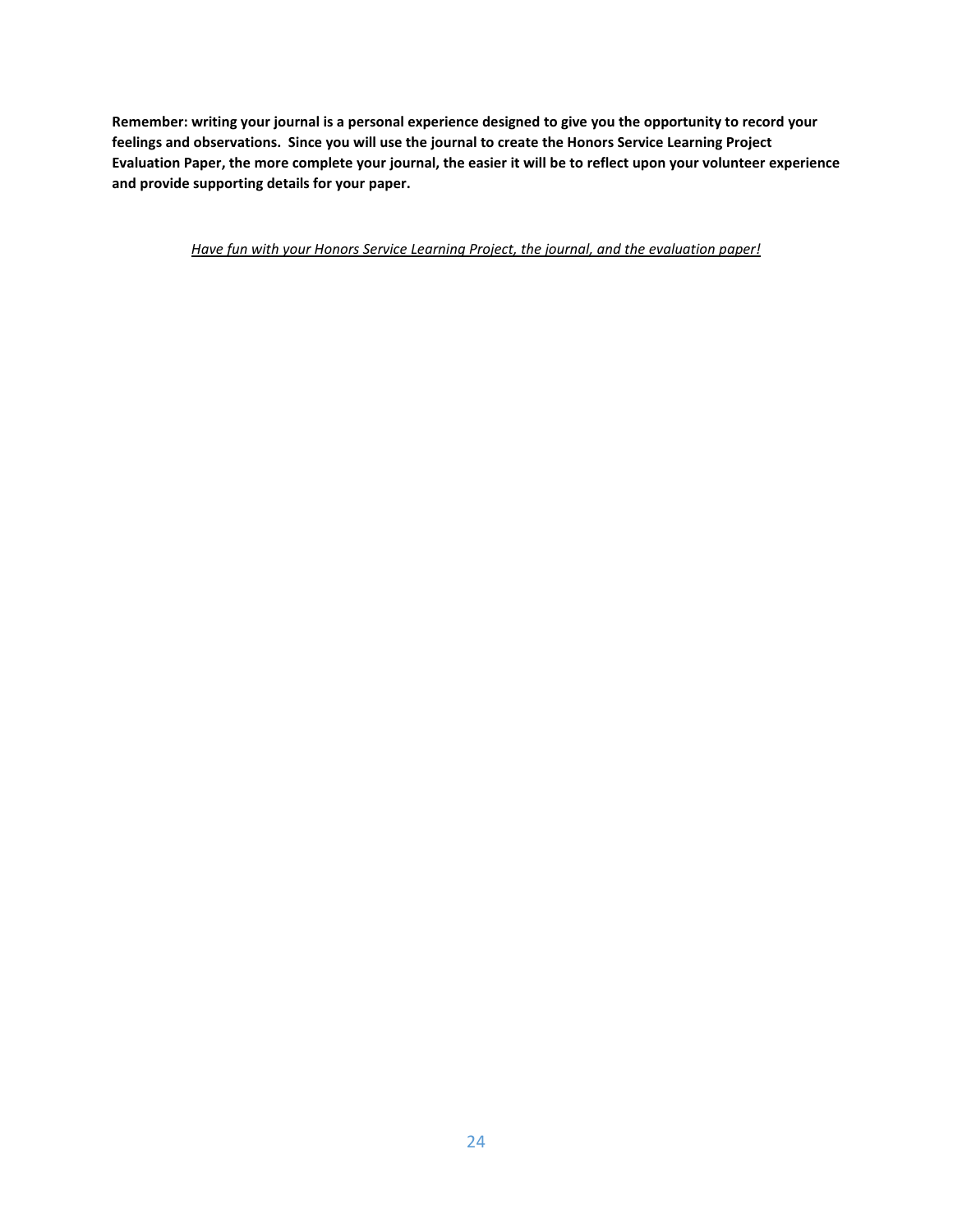# HONORS SERVICE LEARNING PROJECTS -EVALUATION PAPERS

Your Service Learning Project will be approved or disapproved for Honors credit on the basis of the Evaluation Paper—**not** by the journal you keep during the project. The journal should help you chart your own personal growth, and your faculty mentor will want to evaluate its quality, but the Honors Advisory Council will not see your journal, and it will not be archived, as the other Honors Projects are. Once your Service Learning Project has been completed and approved for Honors credit, it is your **Evaluation Paper** that will be bound and housed in the SCC Library. It is, therefore, very important that you follow these instructions for writing and formatting your Service Learning Project Evaluation paper.

The following instructions assume that you have consulted with both your mentor and assigned proofreader for help with formatting and proofreading your Evaluation Paper.

### Writing the Evaluation Paper

You should use your Service Learning Project Journal entries to help you compose the Evaluation Paper. The purpose of the Evaluation Paper is to give you an opportunity to reflect on the information you collected in your journal, your experiences during the project, and what you have learned from the entire process—in other words, to analyze and evaluate the entire experience.

Because the Evaluation Paper will be read by someone who is not familiar with your project, you will need to provide a framework around your analysis. To do that, make sure that your paper has these three sections (which you may want to label accordingly): **introduction, analysis of the service itself**, and **conclusion** (*reactions that evaluate the experience*).

Following are items the Honors Advisory Council anticipates will be addressed in each section.

#### **Introduction**

Include the following in the introductory section:

- The name and address of the organization you worked for
- The types of work you were assigned to do
- An explanation of your interest in this particular project, including your expectations of the project
- How this project may relate to your major and career goals

#### Analysis of the Experience

Use your journal entries to help you describe and analyze your service learning project experience in as much detail as you can. Include specific examples you noted in your journal. You may use some of the following suggestions to help you analyze your experience:

- the kinds of activities involved in your service
- the kinds of skills involved
- new skills you learned
- professional contacts you made
- information about "workplace mindsets" you gained
- "wisdom" imparted from those you worked with related to your major or career goals
- how well all of the above met your expectations—were there any surprises?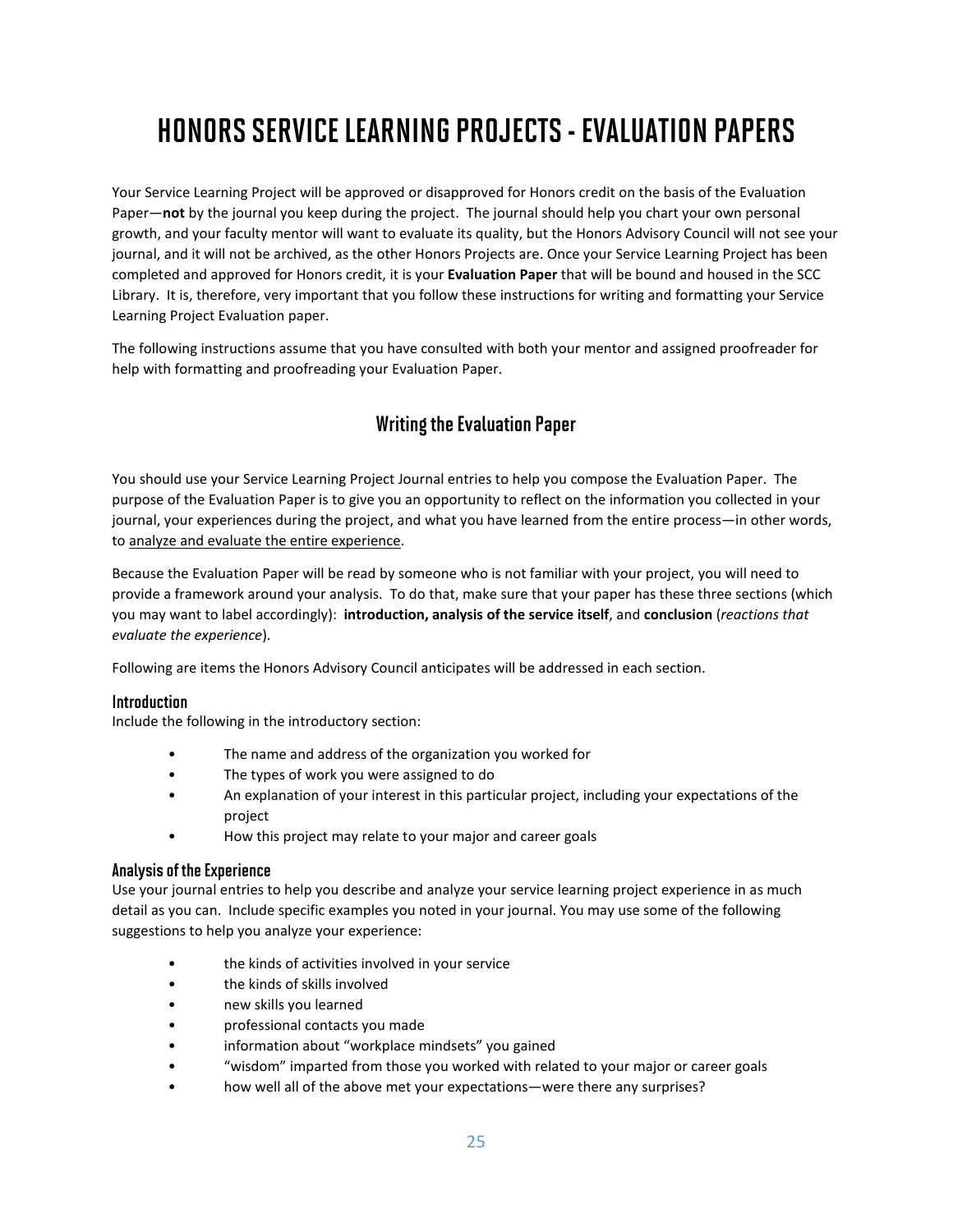#### Conclusion / Evaluation

Summarize your overall evaluation of the Service Learning project, giving specific examples with explanations. Here are some suggestions that may aid you in writing the conclusion:

- How well were your expectations met about the service itself?
- What were your reactions to the volunteer experience--positive and not-so-positive?
- Were there events or tasks that did not work the way you expected?
- What did you learn from these problem situations?
- How would you change these situations if you had the opportunity to do so?
- How well were your expectations met about the entire process of the project and keeping a journal?
- What did you learn from the process?
- How will the project and the process help you in the future?
- What did you discover about yourself—your values, opinions, goals, perspectives, personality?

#### Formatting the Final Draft

- 1. Provide a **title page** that includes
	- a. The title of the project
	- b. Your name
	- c. Your mentor's name
	- d. The semester and year
- 2. Double-space the paper, indenting five spaces for new paragraphs. (**Note**: to increase the readability of your paper, you may want to include headings for sections.)
- 3. Follow standard manuscript formatting guidelines for setting margins.
- 4. Number all pages at top right or bottom center.

#### Submitting the Final Evaluation Paper

- 1. Prepare two clean copies.
- 2. Include a one paragraph abstract describing your project
- 3. For copying and binding purposes
	- a. Do **NOT** staple the pages.
	- b. Make the last page a blank sheet of paper.
- **5.** Provide a diskette, USB drive or CD of the Evaluation paper in addition to the two copies. **NOTE: We prefer that you provide your work in a Microsoft WORD document format.**

**Rev 10/17**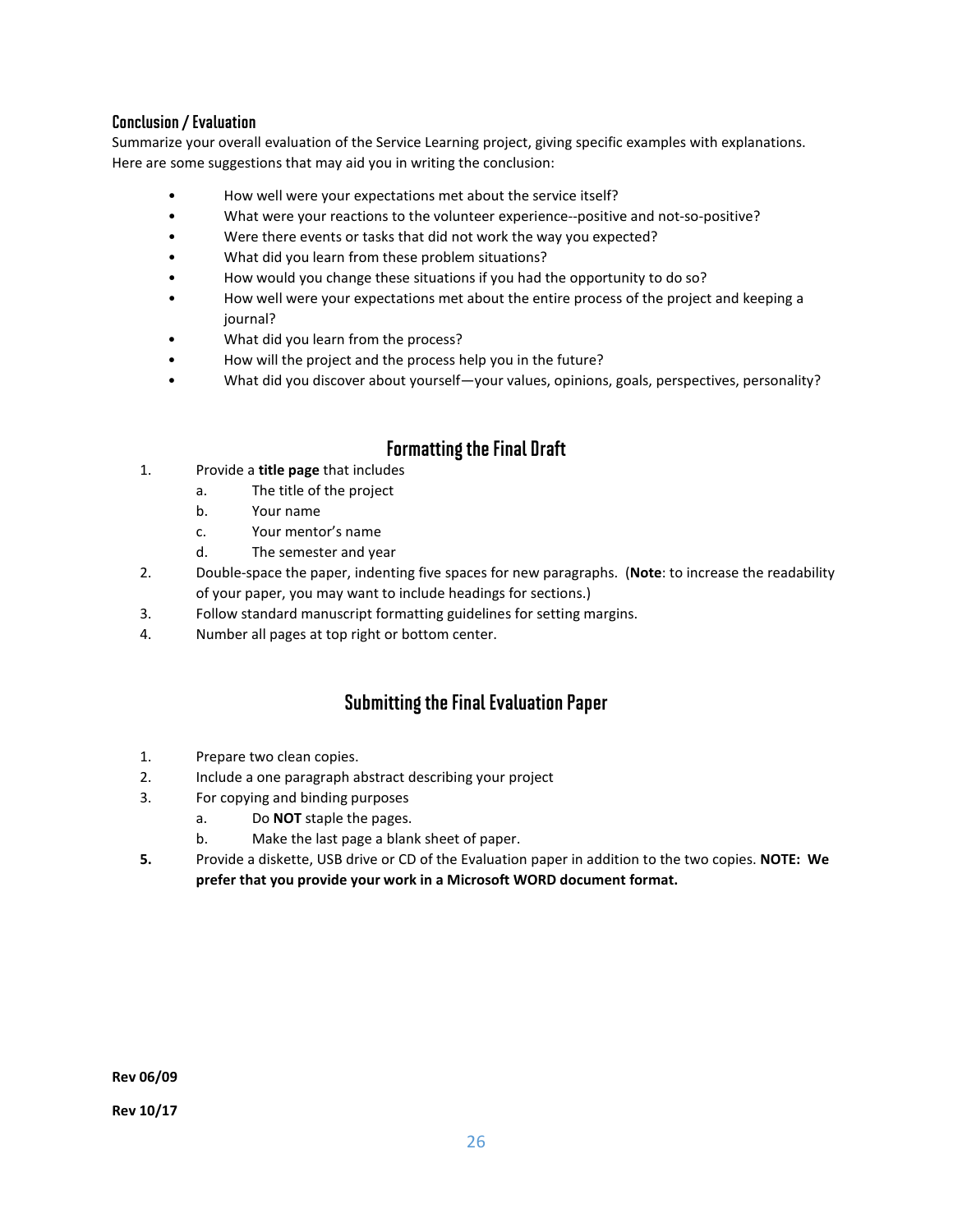# Appendixes

### Appendix A "Plans of Action"

Honors Independent Study "Plan of Action" Form Honors Service Learning Project "Plan of Action" Form Honors Independent Study "Plan of Action" Evaluation Form Honors Independent "Rewrite Plan of Action" Form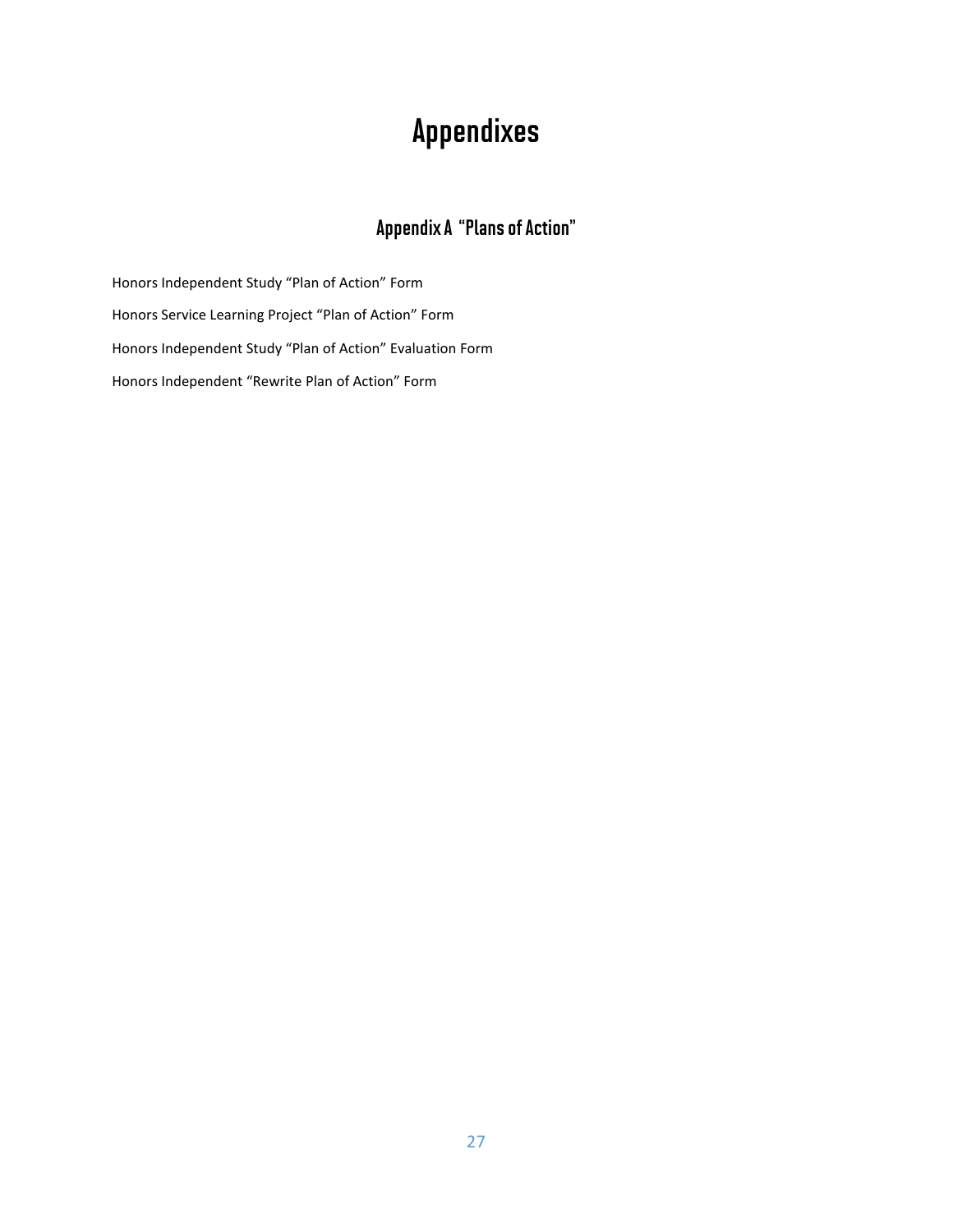### **SCC Honors Program Plan of Action for Independent Study**

*(Please attach this form with the proper signatures to the front of your project proposal.)*

| $\begin{array}{c c c c c} \textbf{Instrument} & \textbf{if} & \textbf{if} & \textbf{if} & \textbf{if} & \textbf{if} & \textbf{if} & \textbf{if} & \textbf{if} & \textbf{if} & \textbf{if} & \textbf{if} & \textbf{if} & \textbf{if} & \textbf{if} & \textbf{if} & \textbf{if} & \textbf{if} & \textbf{if} & \textbf{if} & \textbf{if} & \textbf{if} & \textbf{if} & \textbf{if} & \textbf{if} & \textbf{if} & \textbf{if} & \textbf{if} & \textbf{if} & \text$ |
|----------------------------------------------------------------------------------------------------------------------------------------------------------------------------------------------------------------------------------------------------------------------------------------------------------------------------------------------------------------------------------------------------------------------------------------------------------------|
|                                                                                                                                                                                                                                                                                                                                                                                                                                                                |
|                                                                                                                                                                                                                                                                                                                                                                                                                                                                |

#### **Student Section**

*(Public presentation of your Honors Independent Study is discouraged until the completed project has met final approval by the SCC Honors Advisory Council. Public presentation of your Honors Independent Study does not imply acceptance by the SCC Honors Advisory Council and EICCD.)*

I agree to the proposed Honors Independent Study and timeline. I agree to meet with the library staff to learn about research techniques.

#### Student signature and date

#### **Instructor Section**

- I approve the "Plan of Action" for the Honors Independent Study submitted by this student.
- I agree to meet with this student on a regular basis, to mentor this student, and to evaluate his/her Honors Independent Study for this class.

- I agree to meet with this student and the library personnel to discuss library research techniques, web sources and ways to evaluate those sources.
- I agree to submit three Progress Reports to the Honors Advisory Council regarding the student's project.
- I understand that I am a member of the Honors Advisory Council for the semester that I am a mentor and I agree to attend Honors Advisory Council meetings as a liaison between the committee and the student.

#### <u>Instructor Signature and date Instructor Instructor Instructor Instructor Instructor Instructor Instructor Inst</u>

#### **Proofreaders Section**

 $\overline{a}$ 

I agree to meet with the student to discuss the format of the paper, to read the final draft of the paper and to make any suggestions or corrections that may be needed.

Proofreaders Signature and date

#### 

#### **SCC Honors Advisory Council Section**

The SCC Honors Advisory Council approves/disapproves this "Plan of Action." If disapproved, the written Plan of Action will be due to the Honors Coordinator by,

Date

SCC Honors Coordinator Signature and Date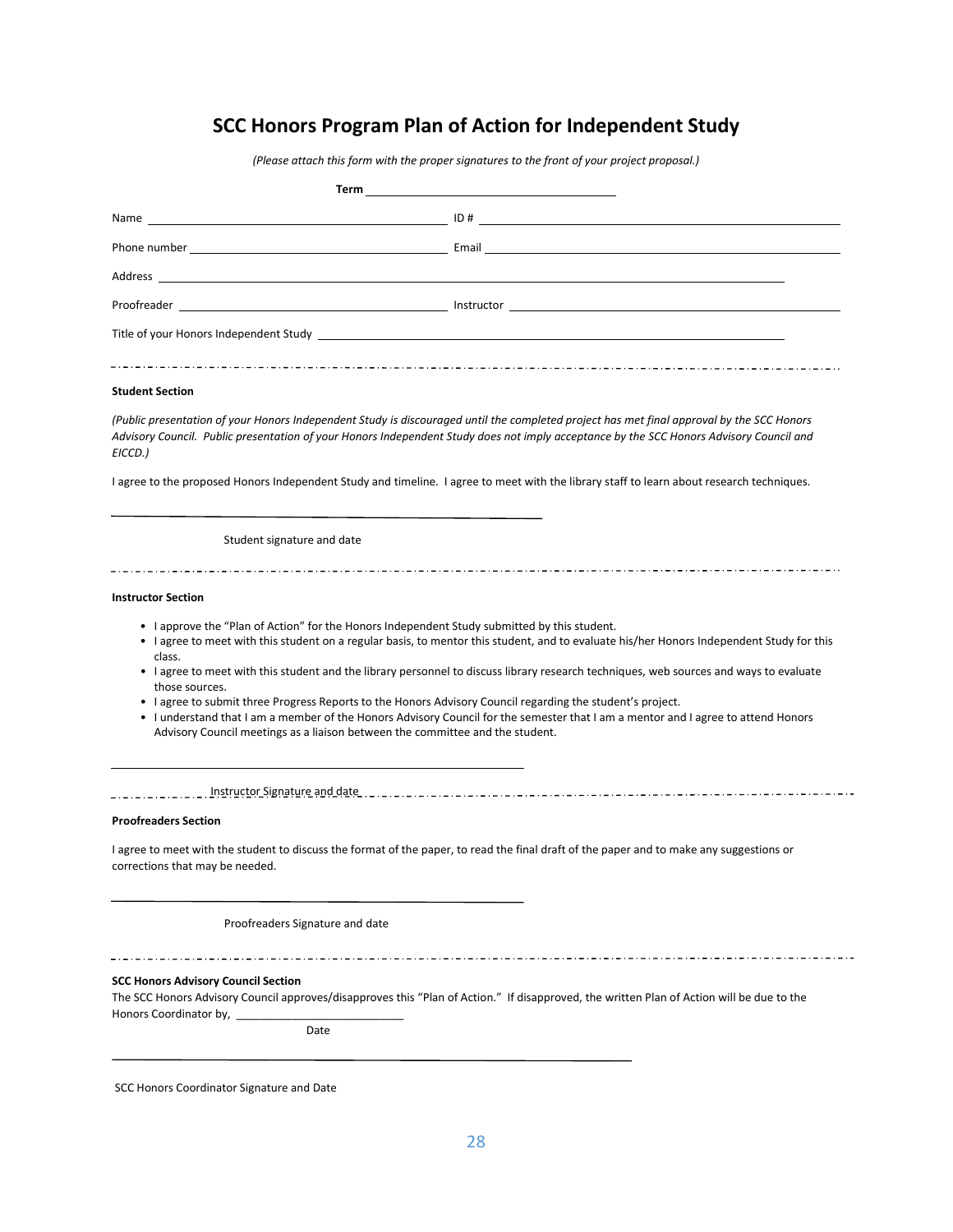# SCC Honors Program "Plan of Action" Information Page

The "Plan of Action" will be your way of letting the mentor and the Honors Advisory Council know what you plan for your Honors Independent Study. It is important to remember that your mentor and the Honors Advisory Council will approve your proposal before you are allowed to work on your project. Because of this, it is important for you to be very detailed with your proposal. The Honors Advisory Council uses this proposal to determine whether or not to approve your independent study as an Honors project. The Honors Advisory Council also uses this proposal to determine if you completed what you proposed during the final approval process after you have completed the project. If the Honors Advisory Council does not approve your proposal, you will have one week to rewrite the plan; no further rewrites will be accepted.

#### *Due to the Honors Coordinator, by noon Date to be determined*

*(Type your responses to the following questions. Please be certain that your name is included on each sheet; number your responses to the questions.)*

- 1. Provide a specific description of your proposed Honors Independent Study. Include in this description why you are pursuing this topic/issue and what you hope to achieve at the end of the project. Also include what you expect the final form of the project to be, e.g. research paper (what type of research paper), video, Web page, creative project, etc. It is helpful to use these headings to organize your Plan of Action Proposal
	- a. Objective—What you want to do; what sort of project will this be…research, creative, etc.
	- b. Methodology—how you are going to do it
	- c. Significance—why this project has value
	- d. Evaluation—what you hope to gain from the experience
	- e. Resources—where you will find the resources, what documentation format will you use.
- 2. If your Honors Independent Study has a community component, who is your target audience and how will it serve them?
- 3. Describe the resources you will require and any problems you anticipate.
- 4. If you are writing an academic paper, what documentation format will you be using? Your mentor will help you decide what is appropriate for your subject matter. (MLA, APA, CBA…)

To help the Honors Advisory Council, please put your pages in the following order:

- 1. Cover page with student information and appropriate signatures
- 2. Responses to the above questions
- 3. Your timeline for the project

Note: the Honors Coordinator will keep the original "Plan of Action" so be sure to make copies for yourself and your mentor.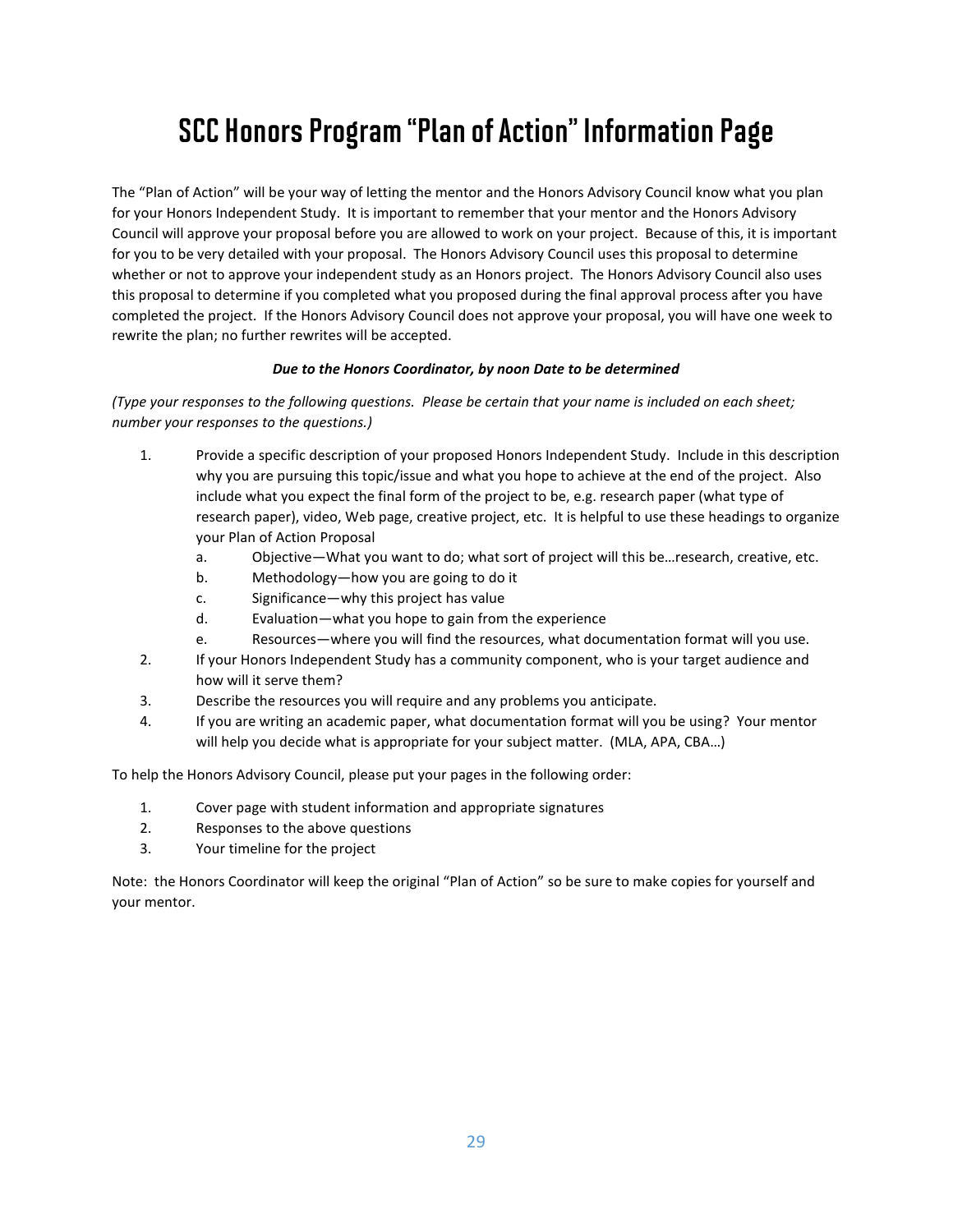# SCC Honors Program "Plan of Action" Timeline

You will be expected to show your progress with your Honors Independent Study by the dates listed for each of the following activities. Please type your responses to the following items:

Student Signature Instructor Signature \_\_\_\_\_\_\_\_\_\_\_\_\_\_\_\_\_\_\_\_\_\_\_\_\_\_\_\_\_\_\_\_\_\_\_\_\_\_\_\_\_\_\_\_\_\_\_\_\_\_\_\_\_\_\_\_\_\_\_\_\_\_\_\_\_\_\_\_

- 1. Schedule a meeting with the mentor and the library staff to learn about ways to conduct research using databases and to learn how to determine if Web sites are credible sites. (Within 2 weeks of the approval date, include the date of the library meeting.) \_
- 2. Schedule a meeting with the mentor and your proofreader so that the proper formatting of written documents can be determined. (within 3 weeks of the approval date, include the date of the proofreading meeting.) \_
- 3. Describe in detail what will be completed on (DTBD) by the Honors Coordinator (1/4 of the way through the semester).
- 4. Describe in detail what will be completed on (DTBD (1/2 of way through the semester.
- 5. Describe in detail what will be completed on (DTBD) (¾ of the way through the semester.
- 6. Before (DTBD) my final draft of written work will be given to my proofreader after it has been approved by the mentor. The proofreader will give it back to me by (DTBD.)
- 7. The completed Independent Study will be given to my mentor for evaluation on DTBD. The committee will evaluate the project on DTBD, and I will provide two clean copies to the committee by DTBD for publishing.

**Rev 1/99; 12/1; 1/05; 6/09, 8/14, 1/17**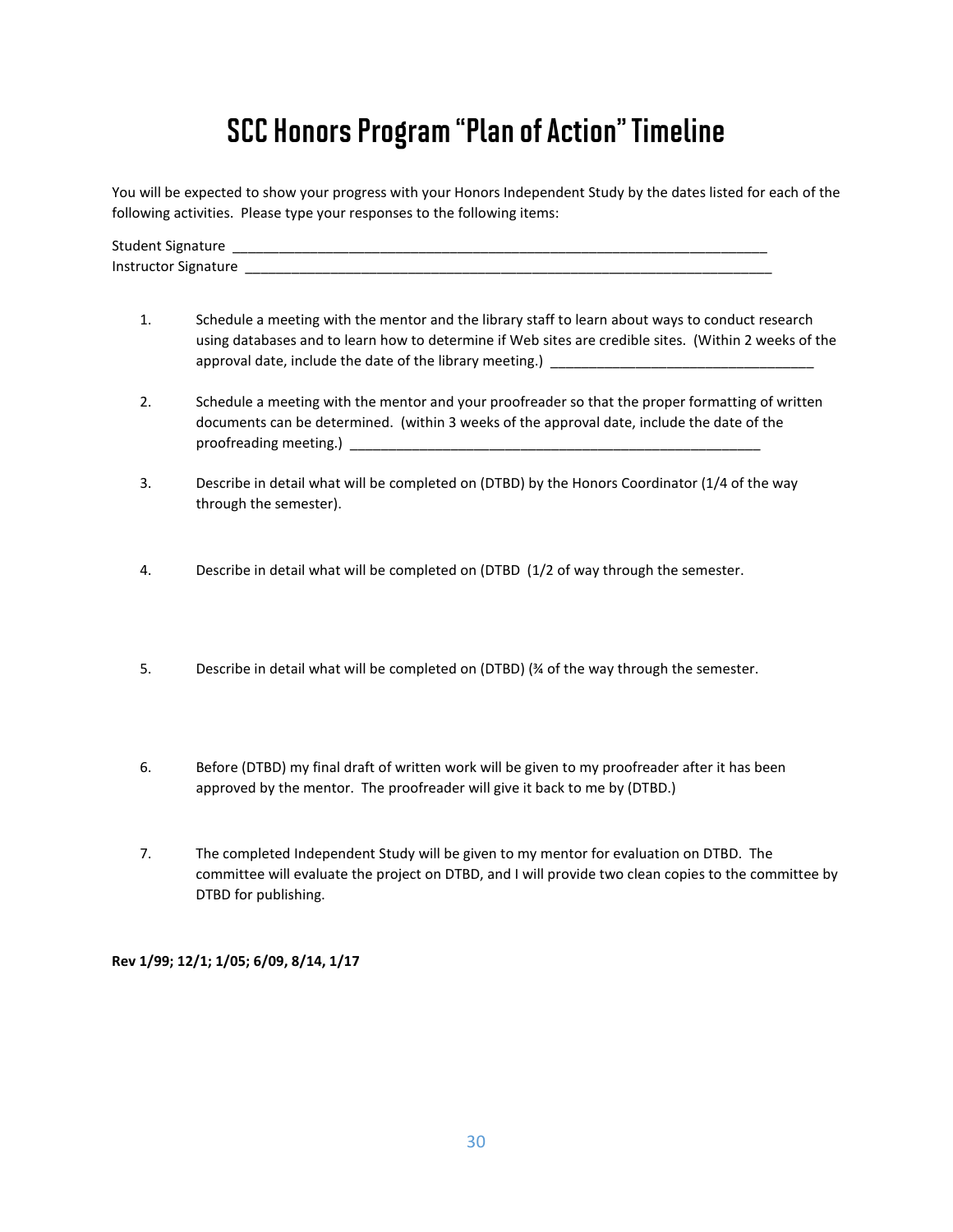### **SCC Honors Program Plan of Action for Honors Service Learning Project**

*(Please attach this form with the proper signatures to the front of your project proposal.)*

| Term                                                                                                                                                                                                                                                                                                                                                                                                                                                                                 |                                                                                                                                                   |
|--------------------------------------------------------------------------------------------------------------------------------------------------------------------------------------------------------------------------------------------------------------------------------------------------------------------------------------------------------------------------------------------------------------------------------------------------------------------------------------|---------------------------------------------------------------------------------------------------------------------------------------------------|
|                                                                                                                                                                                                                                                                                                                                                                                                                                                                                      | Name $\qquad \qquad$ $\Box$                                                                                                                       |
|                                                                                                                                                                                                                                                                                                                                                                                                                                                                                      |                                                                                                                                                   |
|                                                                                                                                                                                                                                                                                                                                                                                                                                                                                      |                                                                                                                                                   |
|                                                                                                                                                                                                                                                                                                                                                                                                                                                                                      |                                                                                                                                                   |
|                                                                                                                                                                                                                                                                                                                                                                                                                                                                                      |                                                                                                                                                   |
|                                                                                                                                                                                                                                                                                                                                                                                                                                                                                      |                                                                                                                                                   |
| Work site Phone number 2008 Communication of the Communication of the Communication of the Communication of the Communication of the Communication of the Communication of the Communication of the Communication of the Commu                                                                                                                                                                                                                                                       |                                                                                                                                                   |
| Work site Supervisor/contact person with a state of the state of the state of the state of the state of the state of the state of the state of the state of the state of the state of the state of the state of the state of t                                                                                                                                                                                                                                                       |                                                                                                                                                   |
|                                                                                                                                                                                                                                                                                                                                                                                                                                                                                      |                                                                                                                                                   |
| <b>Student Section</b><br>I agree to do the following:<br>Volunteer a minimum of 33 hours at the aforementioned work site<br>1.<br>2.<br>Keep a daily journal documenting my experiences at the work site<br>3.<br>Write a 3-5 page Evaluation/reaction paper<br>4.<br>Attend scheduled appointments with my mentor and the work site supervisor<br>5.<br><b>Follow Honors Program Guidelines</b>                                                                                    |                                                                                                                                                   |
| Student signature and date                                                                                                                                                                                                                                                                                                                                                                                                                                                           |                                                                                                                                                   |
| <b>Instructor Section</b><br>I approve the "Plan of Action" for the Honors Service Learning Project submitted by this student.<br>I agree to do the following:<br>1.<br>Help the student choose an appropriate work site<br>2.<br>Meet with the student on a regular basis to discuss and evaluate the work site experience<br>3.<br>Evaluate the student's daily journal and Evaluation/reaction paper<br>Communicate with the work site, obtain a work site evaluation<br>4.<br>5. | I agree to submit three Progress Reports to the Honors Advisory Council regarding the student's project.                                          |
| Instructor signature and date                                                                                                                                                                                                                                                                                                                                                                                                                                                        |                                                                                                                                                   |
| <b>Proofreaders Section</b><br>corrections that may be needed.                                                                                                                                                                                                                                                                                                                                                                                                                       | I agree to meet with the student to discuss the format of the paper, to read the final draft of the paper and to make any suggestions or          |
| <b>SCC Honors Advisory Council Section</b><br>Honors Coordinator by                                                                                                                                                                                                                                                                                                                                                                                                                  | The SCC Honors Advisory Council approves/disapproves this "Plan of Action." If disapproved, the written Plan of Action will be due to the<br>date |

SCC Honors Coordinator signature and date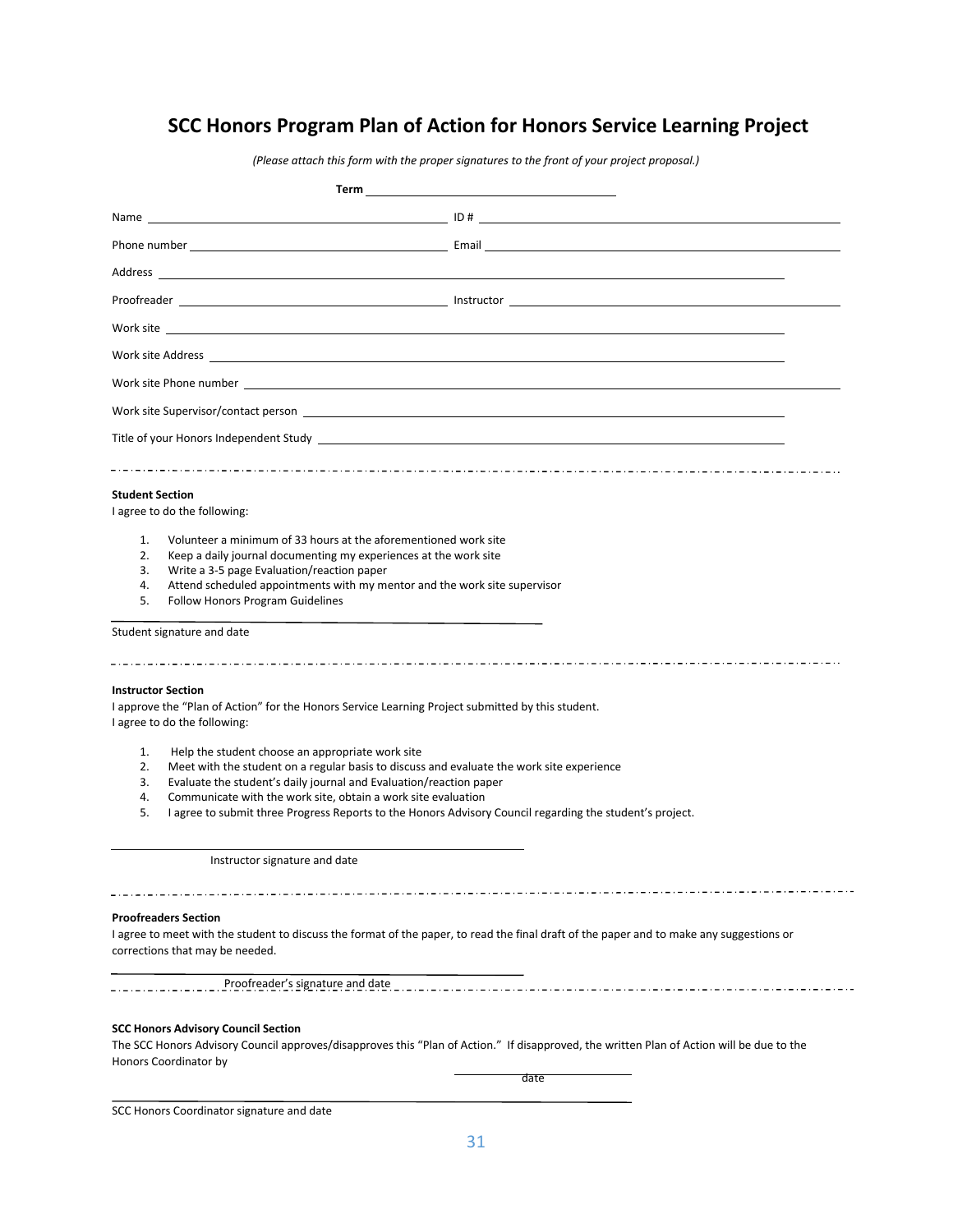# SCC Honors Program "Plan of Action" Service Learning Project Information Page

The "Plan of Action" will be your way of letting the mentor and the Honors Advisory Council know what you plan for your Honors Service Learning Project. It is important to remember that your mentor and the Honors Advisory Council will approve your proposal before you are allowed to work on your project. Because of this, it is important for you to be very detailed with your proposal. The Honors Advisory Council uses this proposal to determine whether or not to approve your Service Project as an Honors project. The Honors Advisory Council also uses this proposal to determine if you completed what you proposed during the final approval process after you have completed the project. If the Honors Advisory Council does not approve your proposal, you will have one week to rewrite the plan; no further rewrites will be accepted.

#### *Due to your Honors mentor by noon on (dates to be determined each semester)*

(Type your responses to the following questions. Please be certain that your name is included on each sheet; number your responses to the questions.)

- 1.Describe in detail why you have chosen your work site. Include how you think your experiences might relate to your major and/or career choice.
- 2. If you know, briefly describe what you will be doing at your chosen work site.

To help the Honors Advisory Council, please put your pages in the following order:

- 1. Cover page with student information and appropriate signatures
- 2. Responses to the above questions
- 3. Your timeline for the Honors Service Learning Project

Note: the Honors Coordinator will keep the original "Plan of Action" so be sure to make copies for yourself and your mentor.

**Rev 1/99 Rev 12/01 Rev 1/05 Rev 10/17**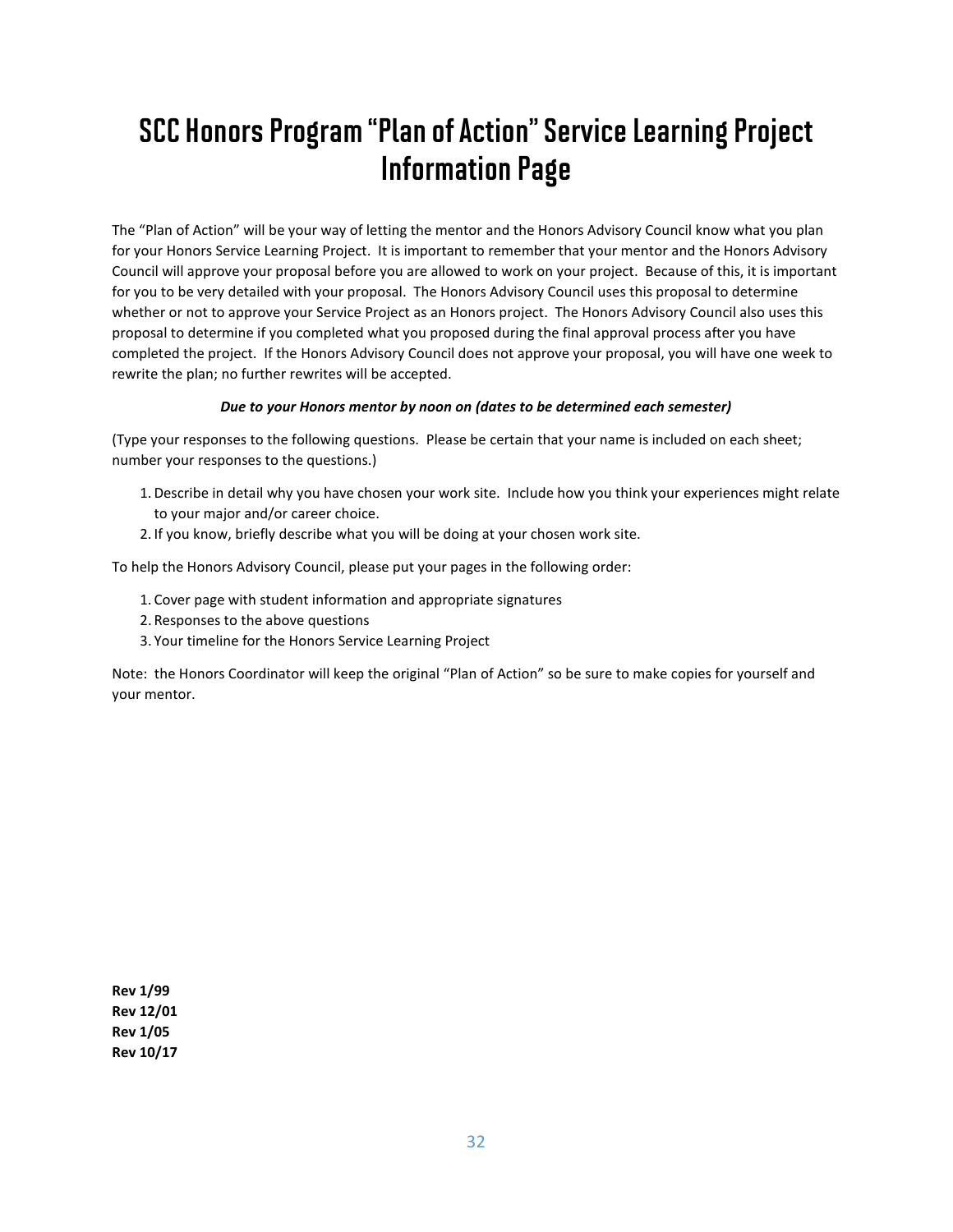## SCC Honors Service Learning Project Timeline

Term \_\_\_\_\_\_\_\_\_\_\_\_\_\_

Student \_\_\_\_\_\_\_\_\_\_\_\_\_\_\_\_\_\_\_\_\_\_\_\_\_\_\_\_\_\_\_\_\_ Instructor \_\_\_\_\_\_\_\_\_\_\_\_\_\_\_\_\_\_\_\_\_\_\_\_\_\_\_\_\_\_\_\_\_\_\_\_\_

Fill out the following chart with your work schedule for your proposed work site:

You will be expected to show your progress with your Honors Project by the dates listed for #1, #2, and #3. Your instructor will then report to the Honors Advisory Council as to your progress.

|              | <b>Sunday</b> | <b>Monday</b> | <b>Tuesday</b> | Wednesday | <b>Thursday</b> | Friday | <b>Saturday</b> | <b>Total for</b><br>the<br>Week |
|--------------|---------------|---------------|----------------|-----------|-----------------|--------|-----------------|---------------------------------|
| Week 1       |               |               |                |           |                 |        |                 |                                 |
| Week 2       |               |               |                |           |                 |        |                 |                                 |
| Week 3       |               |               |                |           |                 |        |                 |                                 |
| Week 4       |               |               |                |           |                 |        |                 |                                 |
| Week 5       |               |               |                |           |                 |        |                 |                                 |
| Week 6       |               |               |                |           |                 |        |                 |                                 |
| Week 7       |               |               |                |           |                 |        |                 |                                 |
| Week 8       |               |               |                |           |                 |        |                 |                                 |
| Week 9       |               |               |                |           |                 |        |                 |                                 |
| Week 10      |               |               |                |           |                 |        |                 |                                 |
| Week 11      |               |               |                |           |                 |        |                 |                                 |
| Week 12      |               |               |                |           |                 |        |                 |                                 |
| Week 13      |               |               |                |           |                 |        |                 |                                 |
| Week 14      |               |               |                |           |                 |        |                 |                                 |
| Week 15      |               |               |                |           |                 |        |                 |                                 |
| Week 16      |               |               |                |           |                 |        |                 |                                 |
| <b>TOTAL</b> |               |               |                |           |                 |        |                 |                                 |

1. By dates to be determined, I will meet with my instructor to discuss my progress and journal entries.

2. By dates to be determined, I will meet with my instructor to discuss my progress and my journal entries.

3. By dates to be determined, I will meet with my instructor to discuss my journal entries and my reaction paper.

4. The completed coursework will be given to my instructor for evaluation on dates to be determined.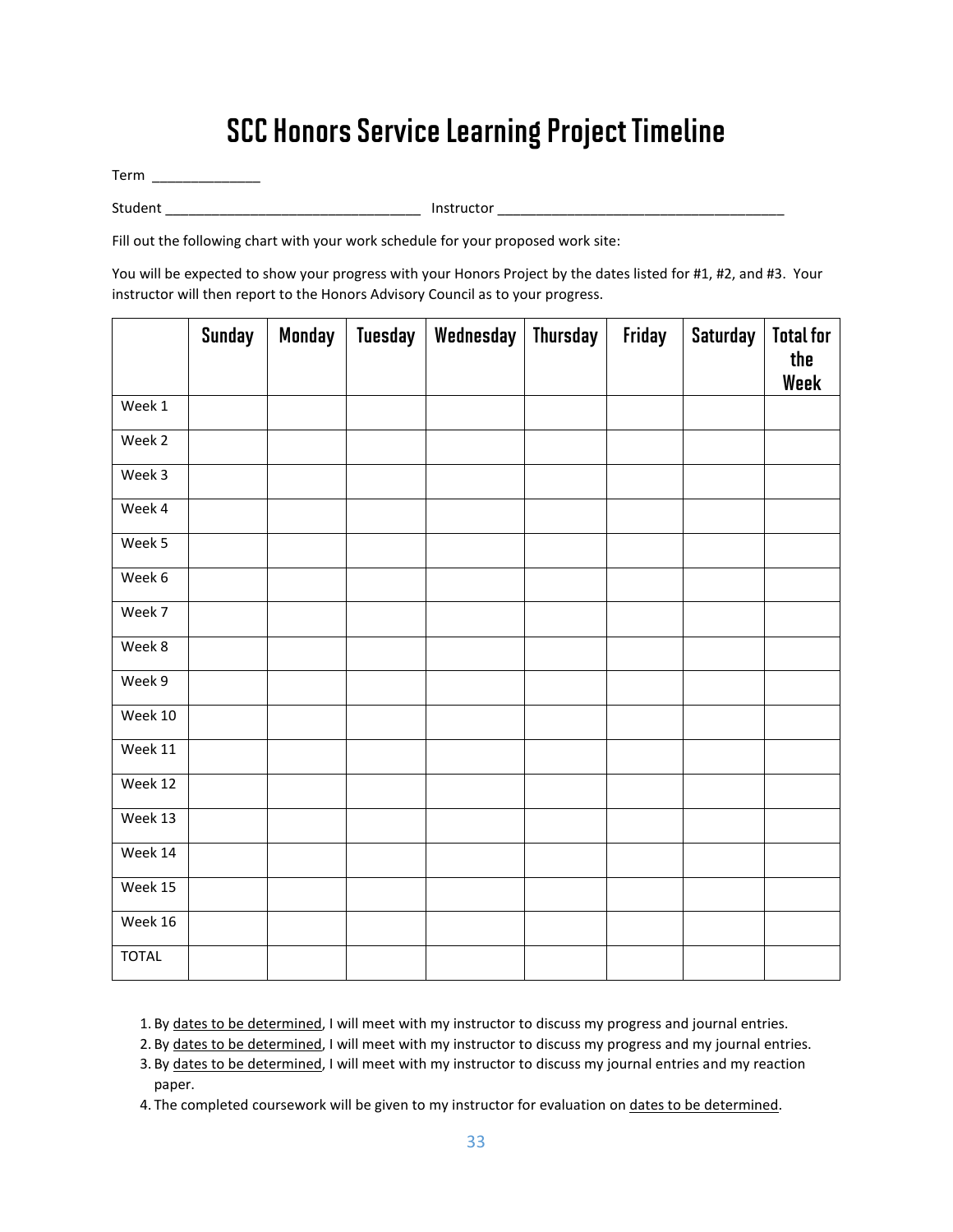**Rev 12/01; 12/05; 06/09**

### Honors Independent Study "Plan of Action" Evaluation Form

This form is used by the Honors Advisory Council while evaluating the "Plan of Action." Please be as specific as possible when reading and evaluating the student's "Plan of Action." Attach this form to the "Plan of Action" with your comments so that the Honors Coordinator can convey your comments to the student and mentor as succinctly as possible.

Student: The contract of the Mentor:  $\blacksquare$  Mentor:  $\blacksquare$ 

**\_\_\_\_\_** I approve this project. No changes are necessary.

\_\_\_\_\_ I conditionally approve this project. The following suggestions/comments/concerns should be addressed during completion of the project:

\_\_\_\_\_ I do not approve this project as it is currently written. The Plan of Action must be rewritten, incorporating the following changes: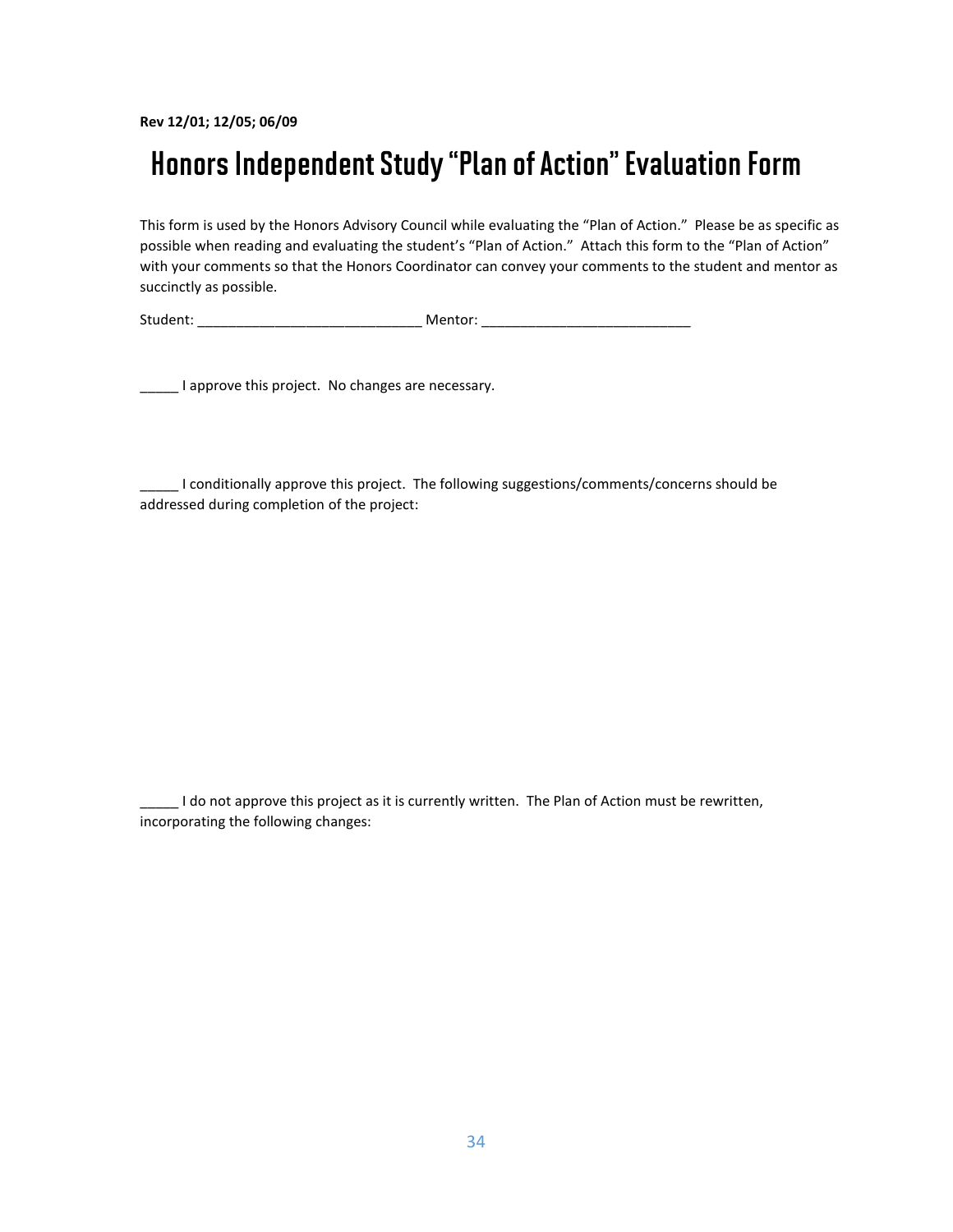### **SCC Honors Program Rewrite Plan of Action for Independent Study**

*(Please attach this form with the proper signatures to the front of your project rewrite.)*

| <b>Student Section</b> |  |  |  |  |
|------------------------|--|--|--|--|

*(Public presentation of your Honors Independent Study is discouraged until the completed project has met final approval by the SCC Honors Advisory Council. Public presentation of your Honors Independent Study does not imply acceptance by the SCC Honors Committee and EICCD.)*

I agree to the proposed Honors Independent Study and timeline. I agree to meet with the library staff to learn about research techniques.

Student signature and date

#### **Instructor Section**

I approve the "Plan of Action" for the Honors Independent Study submitted by this student.

I agree to meet with this student on a regular basis, to mentor this student, and to evaluate his/her Honors Independent Study for this class.

I agree to meet with this student and the library personnel to discuss library research techniques, Web sources and ways to evaluate those sources.

I agree to submit three Progress Reports to the Honors Advisory Council regarding the student's project.

I understand that I am a member of the Honors Advisory Council for the semester that I am a mentor and I agree to attend Honors Advisory Council meetings as a liaison between the committee and the student.

Instructor signature and date

#### **Proofreaders Section**

I agree to meet with the student to discuss the format of the paper, to read the final draft of the paper, and to make any suggestions or corrections that may be needed.

Proofreader's signature and date

**SCC Honors Advisory Council Section**

The SCC Honors Advisory Council approves/disapproves this "Plan of Action." If disapproved, no further rewrites are available.

\_\_\_\_\_\_\_\_\_\_\_\_\_\_\_\_\_\_\_\_\_\_\_\_\_\_\_\_\_\_\_\_ Date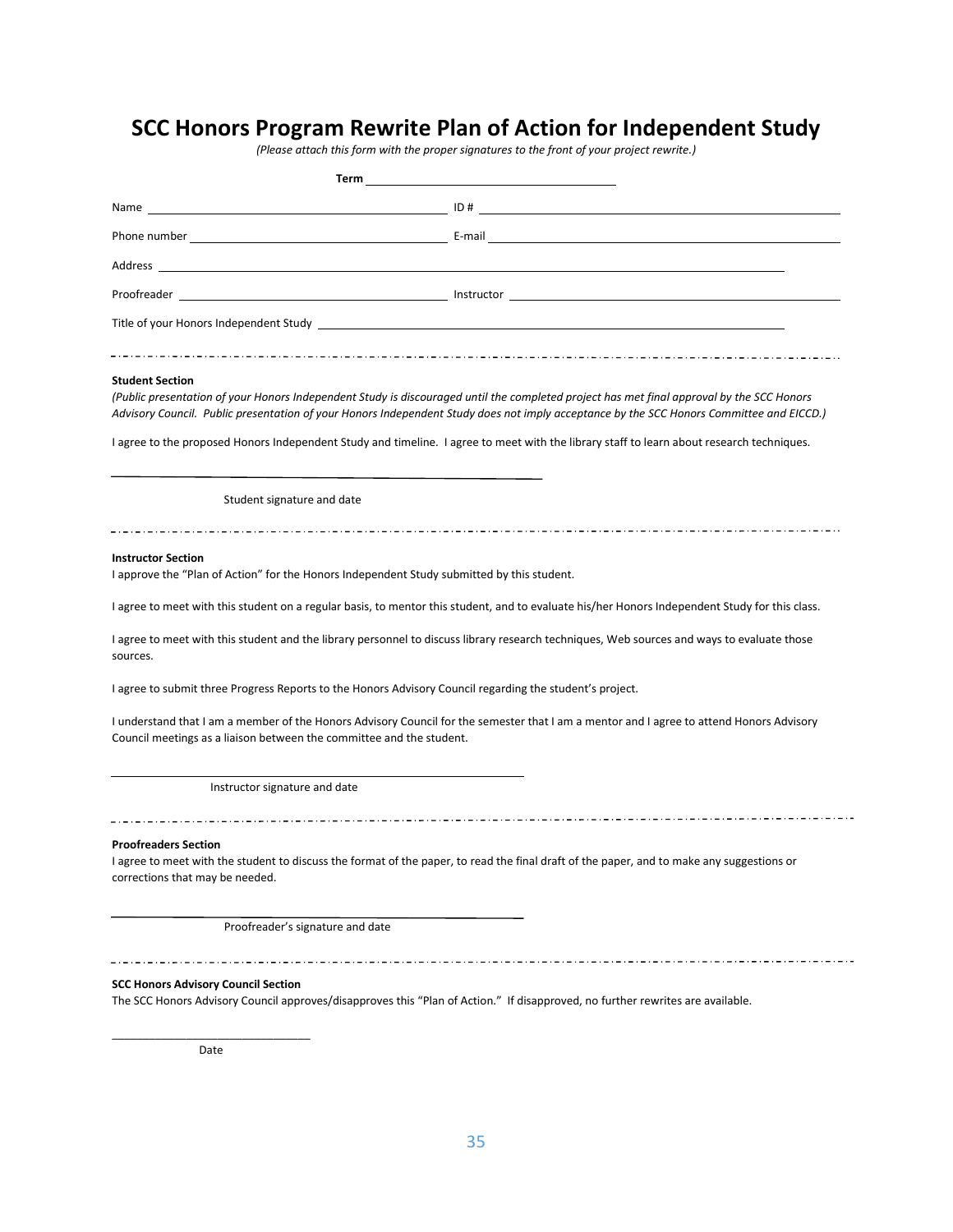# S.C.C. Honors Program "Plan of Action" Rewrite Information Page

 $Term$   $\_$ 

The "Plan of Action" is your way of letting your instructor and the Honors Advisory Council know what you would like to do for your Honors Independent Study. It is important to remember that if your instructor and the Honors Advisory Council do not approve your rewrite proposal, the topic will no longer be eligible for Honors Independent Study consideration this semester. Because of this, it is important for you to pay close attention to the requirements of this rewrite. The Honors Advisory Council will only have this proposal to go by when determining whether or not to approve your topic. Please, note that if the Honors Advisory Council does not approve this second proposal; no further rewrites will be accepted.

#### *Due to the Honors Coordinator, by noon Date to be determined*

(Type your responses to the following questions. Please be certain that your name is included on each sheet; number your responses to the questions.)

- 1. Provide a specific description of your proposed Honors Independent Study. Include in this description why you are pursuing this topic/issue and what you hope to achieve at the end of the project. Also include what you expect the final form of the project to be, e.g. research paper (what type of research paper), video, Web page, creative project, etc. It is helpful to use these headings to organize your Plan of Action Proposal
- a. Objective—What you want to do; what sort of project will this be…research, creative, etc.
- b. Methodology—how you are going to do it
- c. Significance—why this project has value
- d. Evaluation—what you hope to gain from the experience
- e. Resources—where you will find the resources, what documentation format will you use.
- 3. If the Honors Independent Study has a community component, who is the target audience and how will it serve them?
- 4. Describe the resources you will require and any problems you anticipate.
- 5. If you are writing an academic paper, what documentation format will you be using? Your mentor will help you decide what is appropriate for your subject matter. (MLA, APA, CBA…)

To help the Honors Advisory Council, please put your pages in the following order:

- 1. Cover page with student information and appropriate signatures
- 2. Responses to the above questions
- 3. Your timeline for the project

Note: the Honors Coordinator will keep the original "Plan of Action" so be sure to make copies for yourself and your mentor.